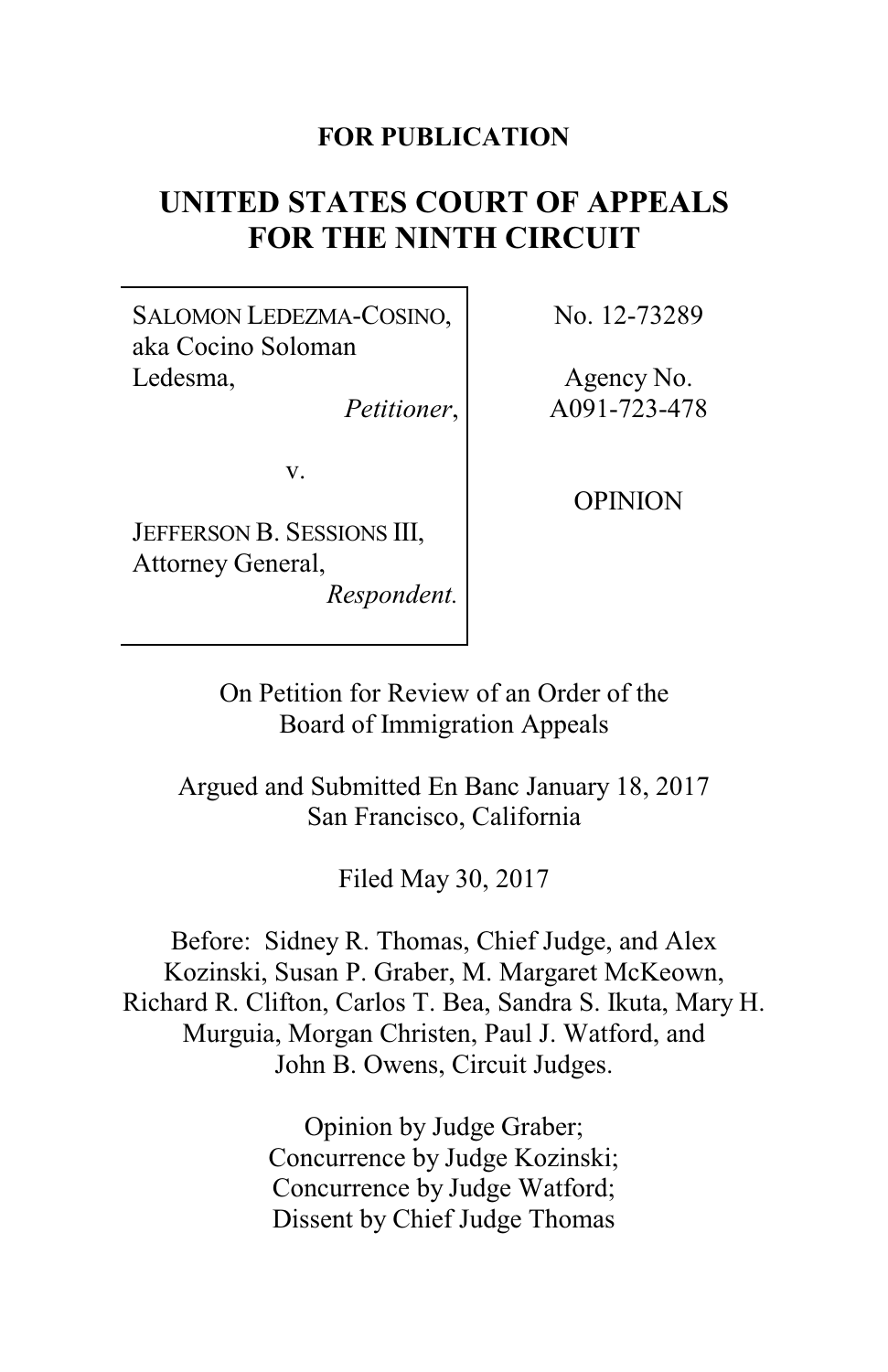## **SUMMARY\***

### **Immigration**

The en banc court denied Ledezma-Cosino's petition for review of the Board of Immigration Appeals' decision concluding that he was ineligible for cancellation of removal on the ground that he failed to establish good moral character because, during the requisite period, he had been a "habitual drunkard."

In Part A, the en banc court held that substantial evidence supported the agency's finding that Ledezma-Cosino was a "habitual drunkard." In so concluding, the en banc court noted that the ordinary meaning of the term refers to a person who regularly drinks alcoholic beverages to excess, and noted evidence of Ledezma-Cosino's more-than-ten-year history of alcohol abuse, conviction for driving under the influence, and his daughter's testimony that his liver failed from drinking.

In Part B, the en banc court held that the term "habitual drunkard" was not unconstitutionally vague because it readily lends itself to an objective factual inquiry. The en banc court also concluded that whatever uncertainty the term may raise in borderline cases, a person of ordinary intelligence would have notice that the term encompasses Ledezma-Cosino's conduct.

In Part C, a plurality of the en banc court concluded that the statutory "habitual drunkard" provision does not violate

**<sup>\*</sup>** This summary constitutes no part of the opinion of the court. It has been prepared by court staff for the convenience of the reader.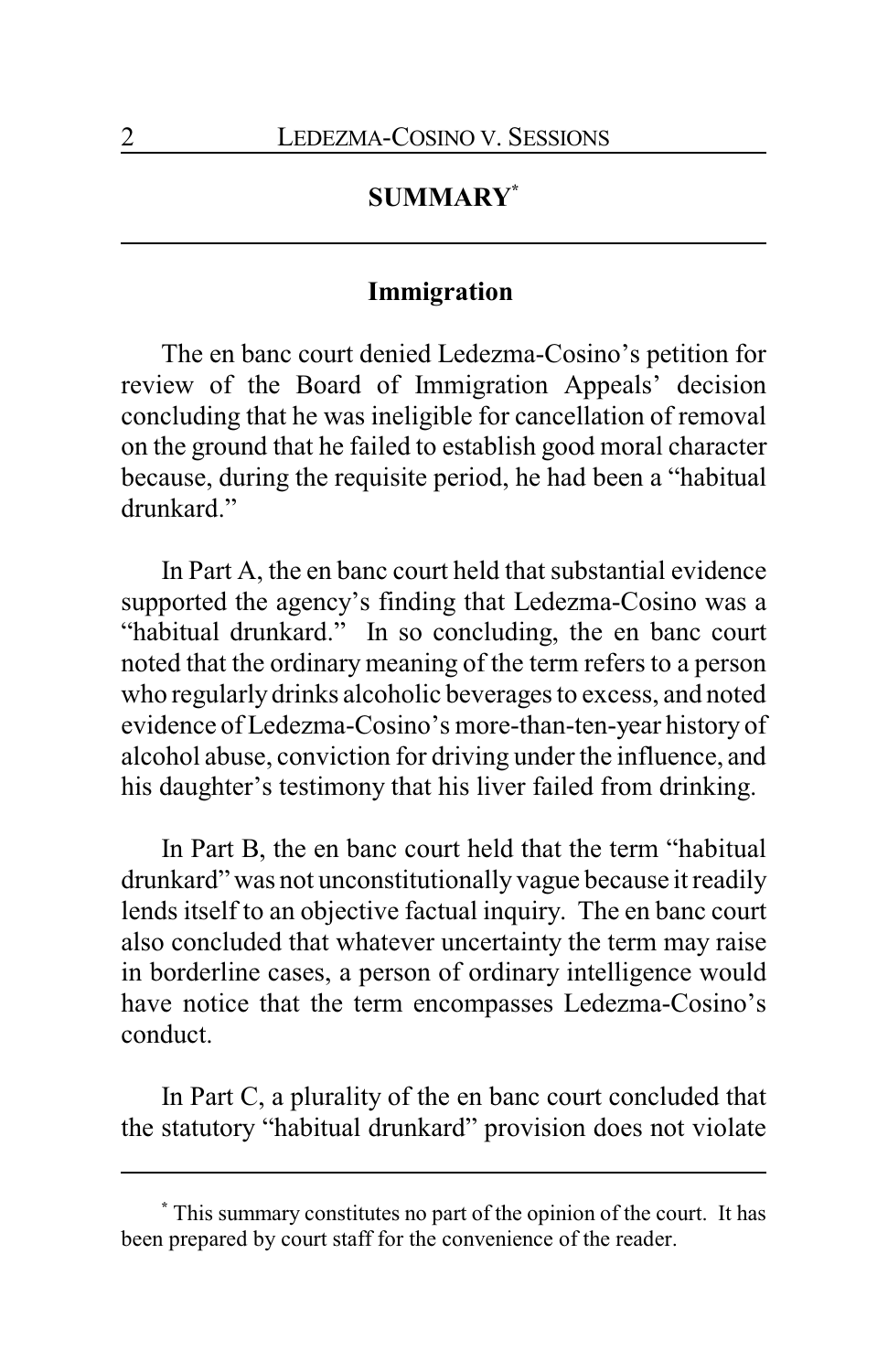equal protection. Applying ordinaryrational basis review, the plurality concluded that Congress reasonably could have concluded that, because persons who regularly drink alcoholic beverages to excess pose increased risks to themselves and to others, cancellation of removal was unwarranted.

Concurring, Judge Kozinski, joined by Judges Bea and Ikuta, disagreed that ordinary rational basis review applies to decisions to exclude aliens. Under the plenary power doctrine, Judge Kozinski would overrule circuit precedent applying the domestic equal protection test to foreign relations. Judge Kozinski would hold that the government's burden is even lighter than rational basis in that the court should approve immigration laws that are facially legitimate without probing or testing possible justifications. Judge Kozinski would deny the petition for review summarily under this facially legitimate standard.

Concurring, Judge Watford, joined by Judges McKeown and Clifton, agreed that the statutory classification is subject to rational basis review and noted that the question whether the volitional component of excessive drinking is weighty enough to warrant treating habitual drunkards as morally blameworthy for their conditions is a policy question for Congress. Observing that the provision at issue is a conclusive presumption, Judge Watford noted that the Supreme Court has long held that conclusive presumptions survive rational basis review even when the presumption established is both over- and underinclusive. In response to the suggestion that it is irrational to treat habitual drunkards as lacking good moral character while not treating those suffering other medical conditions as morally blameworthy, Judge Watford wrote that Congress could rationally conclude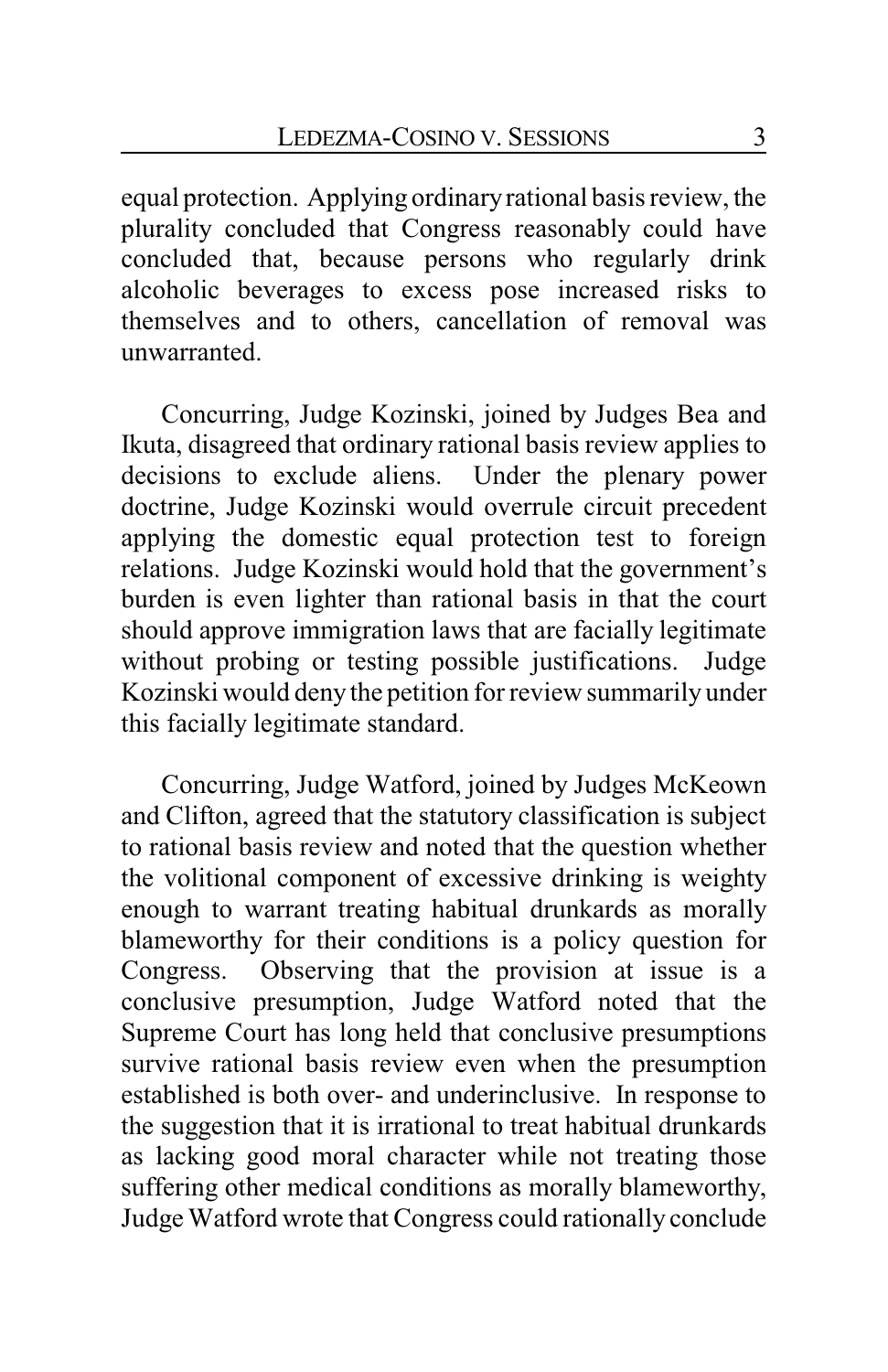that habitual drunkards are not similarly situated to those suffering from other medical conditions.

Dissenting, Chief Judge Thomas, joined by Judge Christen, observed that Ledezma-Cosino was a recovering alcoholic, diagnosed with the disease during the qualifying period for good moral character. Analyzing the plain language of the statute, its structure, and its legislative history, Chief Judge Thomas concluded that the phrase "habitual drunkard" is not synonymous with "alcoholic," and thus, a diagnosis of alcoholism is insufficient to trigger the "habitual drunkard" provision and render a petitioner categorically ineligible for cancellation of removal. Chief Judge Thomas would construe the "habitual drunkard" provision to apply to one who habitually abuses alcohol and whose alcohol abuse causes harm to other persons or the community. Accordingly, Chief Judge Thomas would grant the petition for review and remand to the BIA to reconsider the case under a proper construction of the law, and would not reach the constitutional questions raised in the case.

### **COUNSEL**

Kelsi Brown Corkran (argued), Thomas M. Bondy, Randall C. Smith, and Benjamin F. Aiken, Orrick Herrington & Sutcliffe LLP, Washington, D.C.; Nora E. Milner, Milner & Markee LLP, San Diego, California; for Petitioner.

Aimee J. Carmichael (argued) and Lisa M. Damiano, Attorneys; Patrick J. Glen, Senior Litigation Counsel; Terri J. Scadron and John W. Blakeley, Assistant Directors; Benjamin C. Mizer, Principal Deputy Assistant Attorney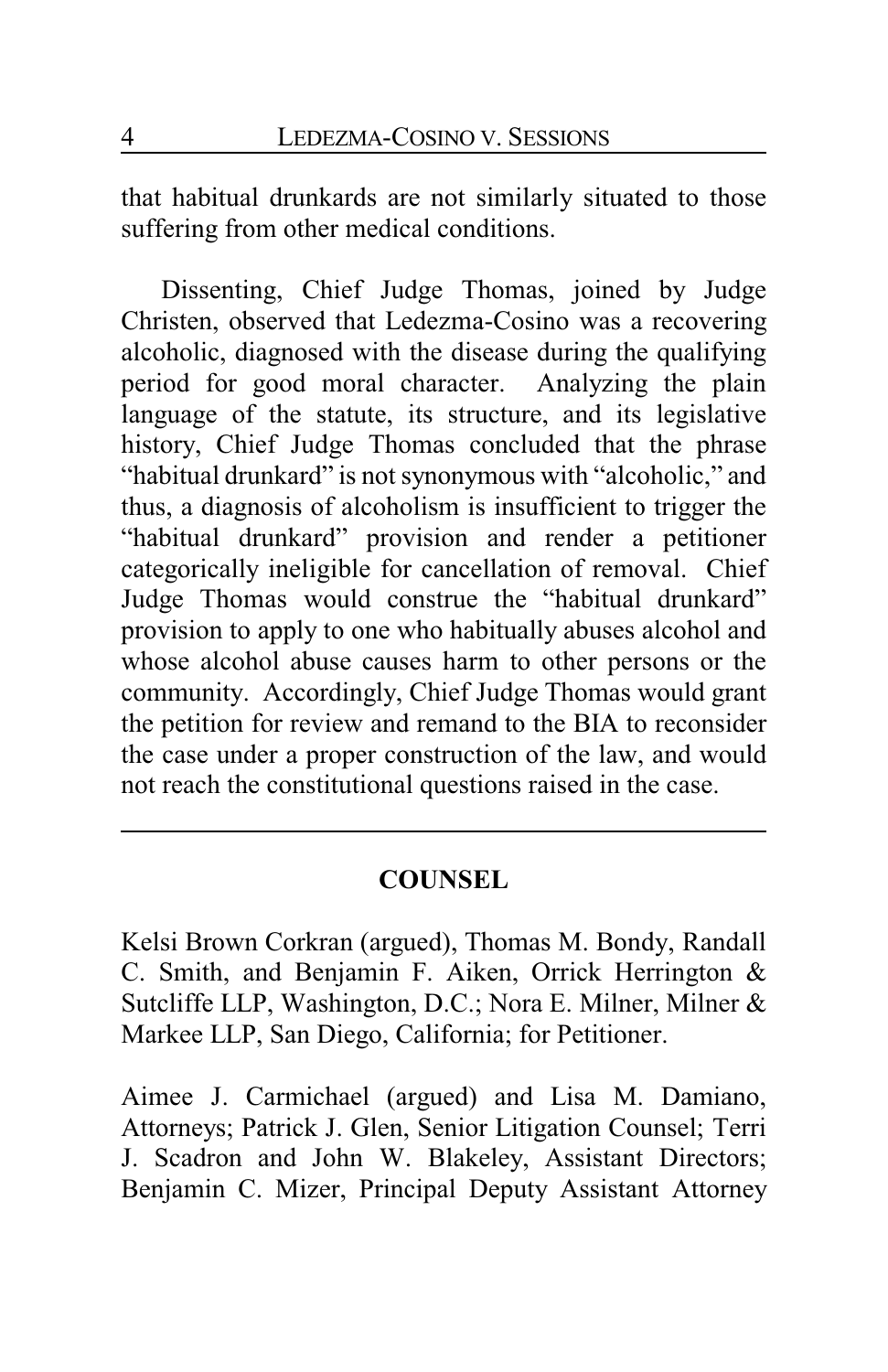General; Office of Immigration Litigation, United States Department of Justice, Washington, D.C.; for Respondent.

James E. Tysse and G. Michael Parsons, Jr., Akin Gump Strauss Hauer & Feld LLP, Washington, D.C., for Amici Curiae Drug Policy Alliance, National Council on Alcoholism and Drug Dependence, and Phoenix House.

Stephen B. Kang and Jennifer Chang Newell, ACLU Foundation Immigrants' Rights Project, San Francisco, California; Omar Jadwat, ACLU Foundation Immigrants' Rights Project, New York, New York; for Amici Curiae ACLU Immigrants' Rights Project and National Immigration Project of the National Lawyers Guild.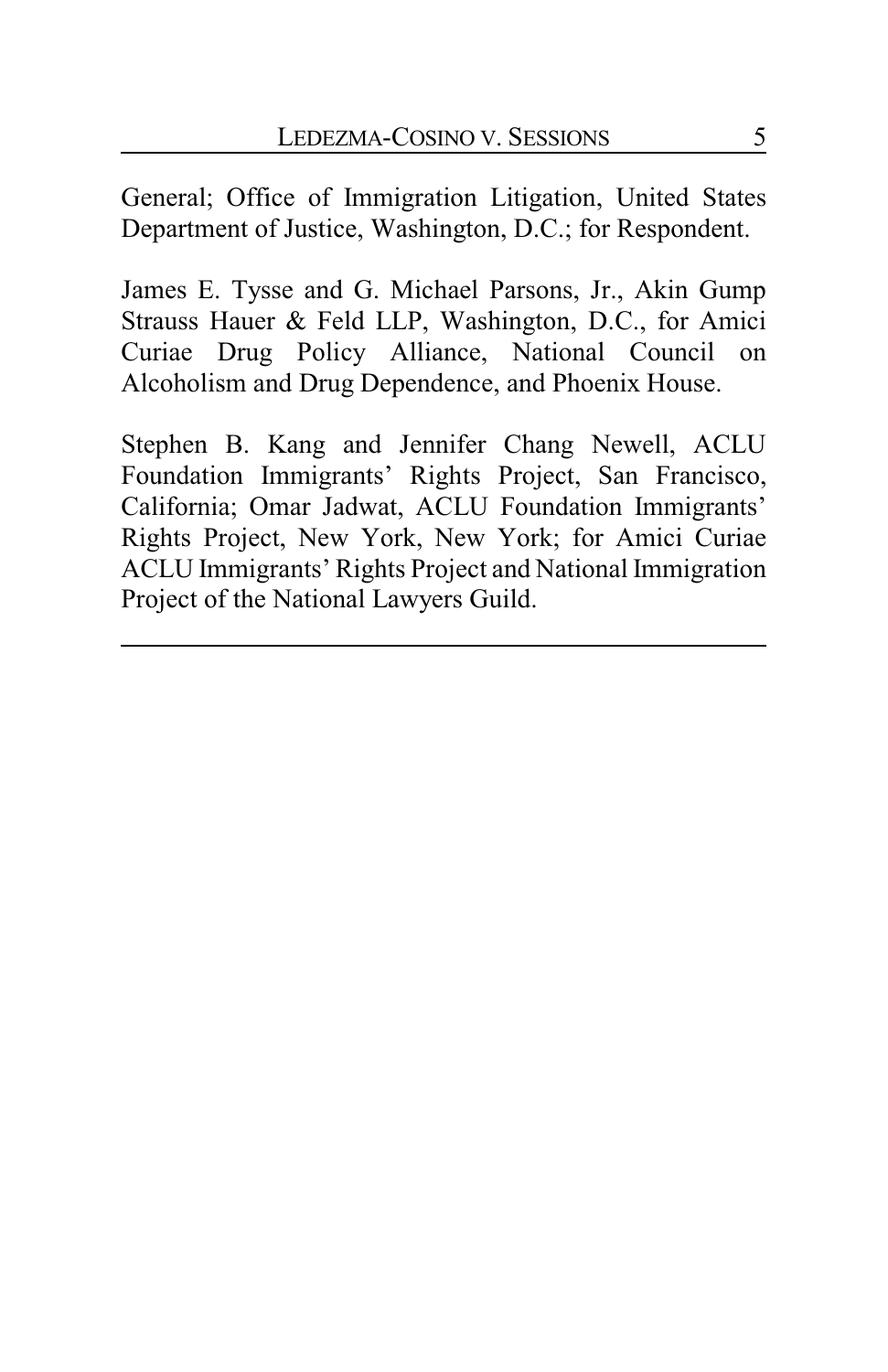#### **OPINION**

GRABER, Circuit Judge:

Petitioner Salomon Ledezma-Cosino, a native and citizen of Mexico, petitions for review of a final order of the Board of Immigration Appeals ("BIA"), which affirmed an immigration judge's ("IJ") denial of Petitioner's application for cancellation of removal. We deny the petition.**<sup>1</sup>**

#### FACTUAL AND PROCEDURAL BACKGROUND

Petitioner entered the United States from Mexico, without admission or inspection, in 1987. On May 7, 2008, police in Carlsbad, California, arrested him on charges of driving under the influence of intoxicants and driving with a suspended license. A few days later, the Department of Homeland Security issued a notice to appear, charging Petitioner with removability under 8 U.S.C.  $\S$  1182(a)(6)(A)(i) because he was an alien present in the United States without having been admitted or paroled.

Petitioner appeared, with counsel, before an IJ, admitted all the factual allegations in the notice to appear, and conceded removability. But, as now relevant, he applied for cancellation of removal pursuant to 8 U.S.C. § 1229b(b)(1). To qualify for cancellation of removal, Petitioner had to demonstrate, among other things, that he was "a person of

<sup>&</sup>lt;sup>1</sup> Judges Graber, Clifton, Murguia, and Owens join this opinion in full. Judges Kozinski, McKeown, Bea, Ikuta, and Watford join Parts A and B only. Accordingly, this opinion states the view of the court with respect to Parts A and B, and it states a plurality view with respect to Part C. All nine judges who are not dissenting concur in the result.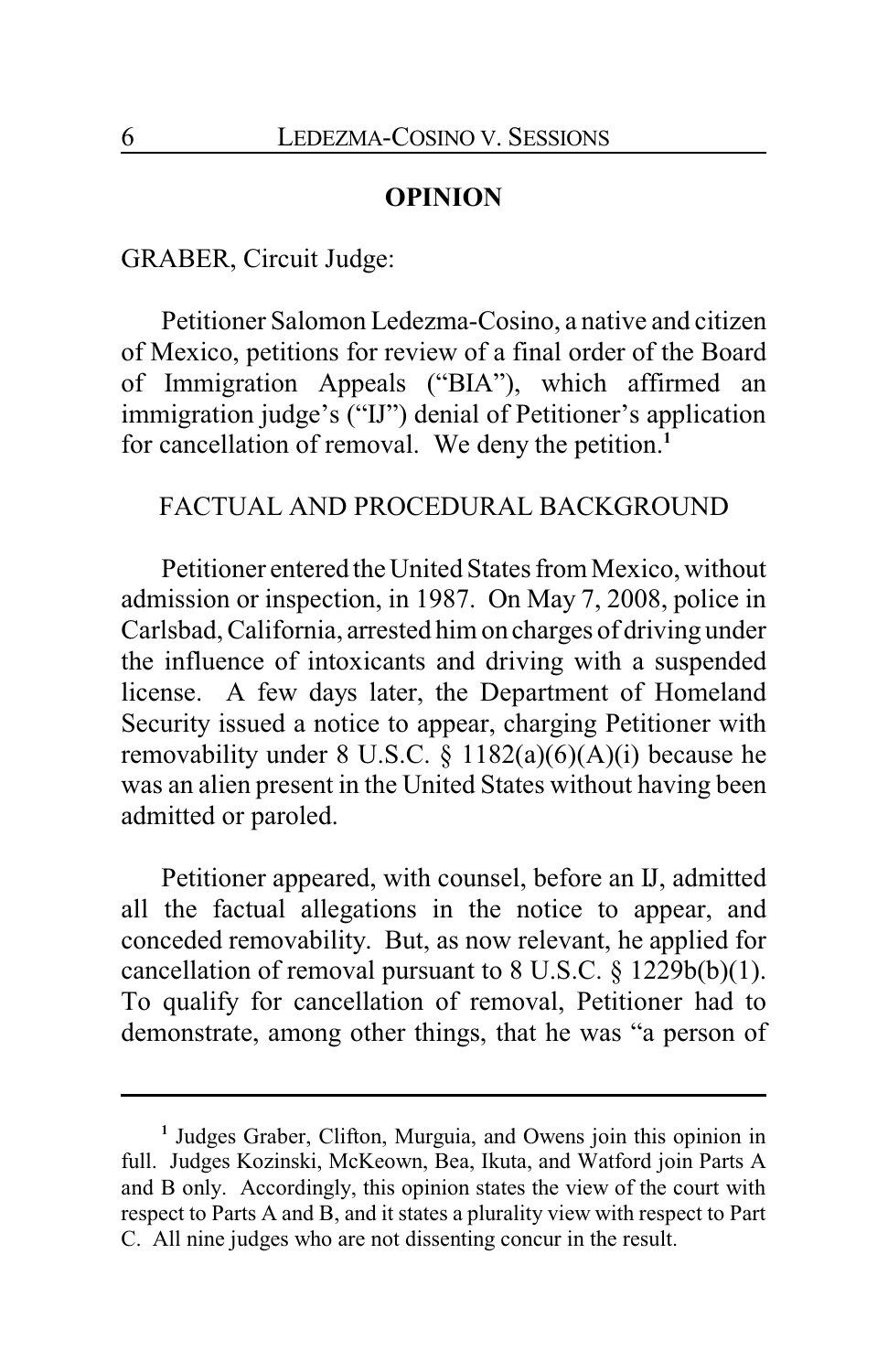good moral character" during the 10-year period preceding his application for cancellation of removal. *Id.* § 1229b(b)(1)(B). Congress has defined the term "good moral character" to exclude anyone who has been a "habitual drunkard" during the relevant period. *Id.* § 1101(f)(1).

After a hearing on the merits, the IJ denied Petitioner's application for cancellation of removal. The IJ found that Petitioner had not met his burden of establishing that he was "a person of good moral character" because, during the requisite 10-year period, he had been a "habitual drunkard." The BIA affirmed that ground of decision and dismissed the appeal. A timely petition for review to this court followed. We have jurisdiction pursuant to 8 U.S.C. § 1252.

A three-judge panel granted the petition, vacated the BIA's decision, and remanded the matter for further proceedings on the ground that the "habitual drunkard" provision violates equal protection principles. *Ledezma-Cosino v. Lynch*, 819 F.3d 1070 (9th Cir. 2016). Upon grant of rehearing en banc, the panel's opinion was vacated. *Ledezma-Cosino v. Lynch*, 839 F.3d 805 (9th Cir. 2016) (order).

### STANDARDS OF REVIEW

We review the agency's factual findings for substantial evidence. *Angov v. Lynch*, 788 F.3d 893, 898 (9th Cir. 2015). We must uphold the findings unless the record compels a contrary conclusion. *Id.* We review de novo whether a statutory provision is constitutional. *Vilchez v. Holder*, 682 F.3d 1195, 1198 (9th Cir. 2012).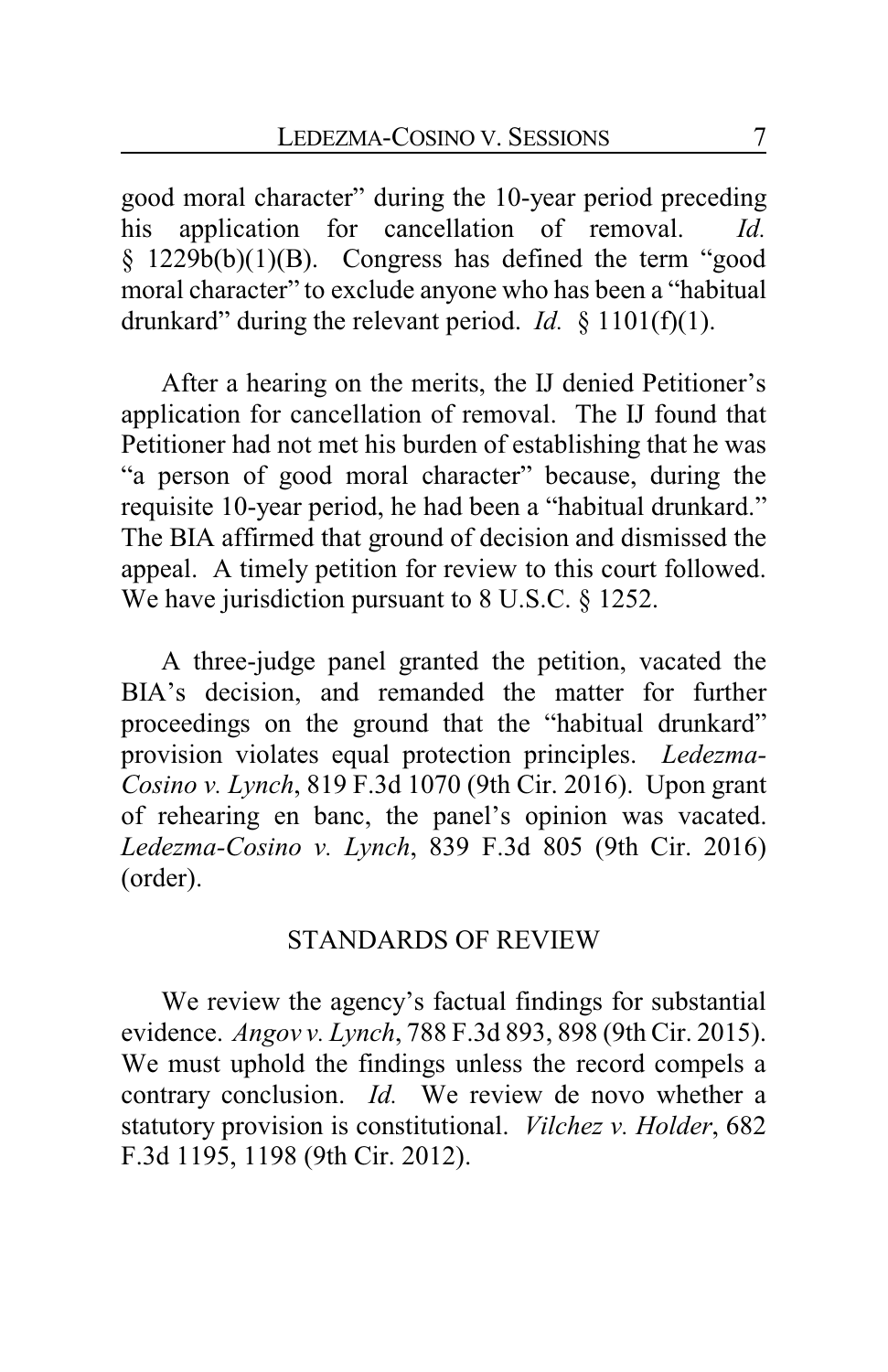### DISCUSSION

To qualify for cancellation of removal, Petitioner had the burden of establishing that he:

> (A) has been physically present in the United States for a continuous period of not less than 10 years immediately preceding the date of such application;

> (B) has been a person of good moral character during such period;

> (C) has not been convicted of [specified offenses]; and

> (D) establishes that removal would result in exceptional and extremelyunusual hardship to [certain family members].

8 U.S.C. § 1229b(b)(1). Congress has defined the term "good moral character" in the following way:

For the purposes of this chapter—

No person shall be regarded as, or found to be, a person of good moral character who, during the period for which good moral character is required to be established, is, or was—

(1) a habitual drunkard[.]

*Id.* § 1101(f).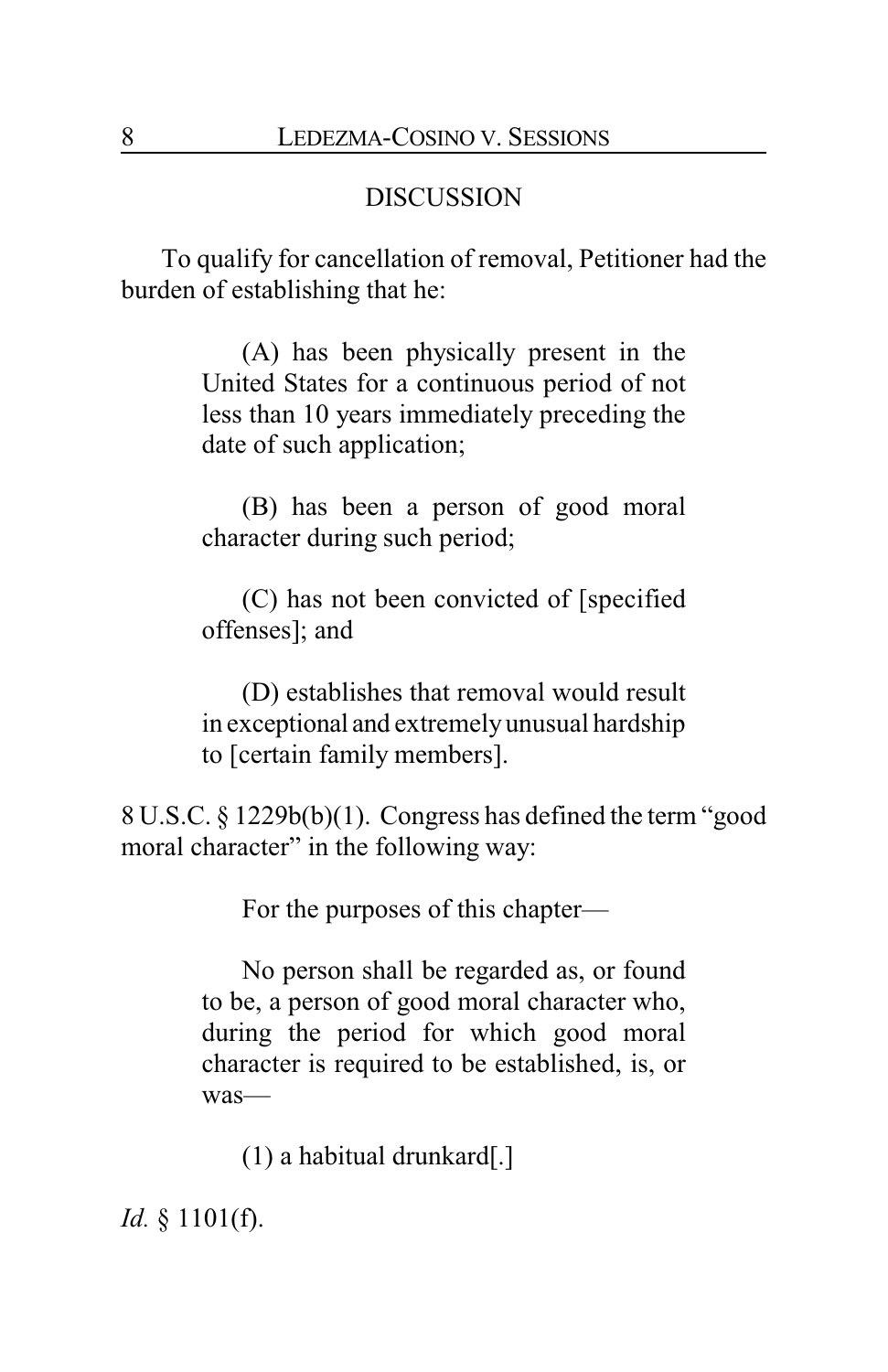In his opening brief to this court, Petitioner argued that substantial evidence does not support the agency's finding that he was a "habitual drunkard." He also argued that, under due process principles, the statutory "habitual drunkard" provision is unconstitutionally vague. The three-judge panel ordered supplemental briefing on additional constitutional issues, including whether the statutory provision violates equal protection principles. We address those three issues in  $t$ <sub>11rn</sub> $2$ 

### A. *Substantial evidence supports the finding that Petitioner was a "habitual drunkard."*

The immigration statutes do not define the term "habitual drunkard." "When a statute does not define a term, we generally interpret that term by employing the ordinary, contemporary, and common meaning of the words that Congress used." *Arizona v. Tohono O'odham Nation*, 818 F.3d 549, 556 (9th Cir. 2016) (internal quotation marks omitted). The ordinary meaning of "habitual drunkard" is a person who regularly drinks alcoholic beverages to excess. *See, e.g.*, Black's Law Dictionary 587 (4th ed. 1951) (defining "habitual drunkard" as "[h]e is a drunkard whose habit it is to get drunk; whose ebriety has become habitual," citing a case that refers to a person who has been proved to be repeatedly drunk within a limited period); Black's Law Dictionary 607, 827 (10th ed. 2014) (defining "habitual drunkard" as, among other things, "[s]omeone who habitually consumes intoxicating substances excessively; esp., one who is often intoxicated").

<sup>&</sup>lt;sup>2</sup> The government advances alternative grounds to reject the constitutional challenges. We need not, and do not, reach them.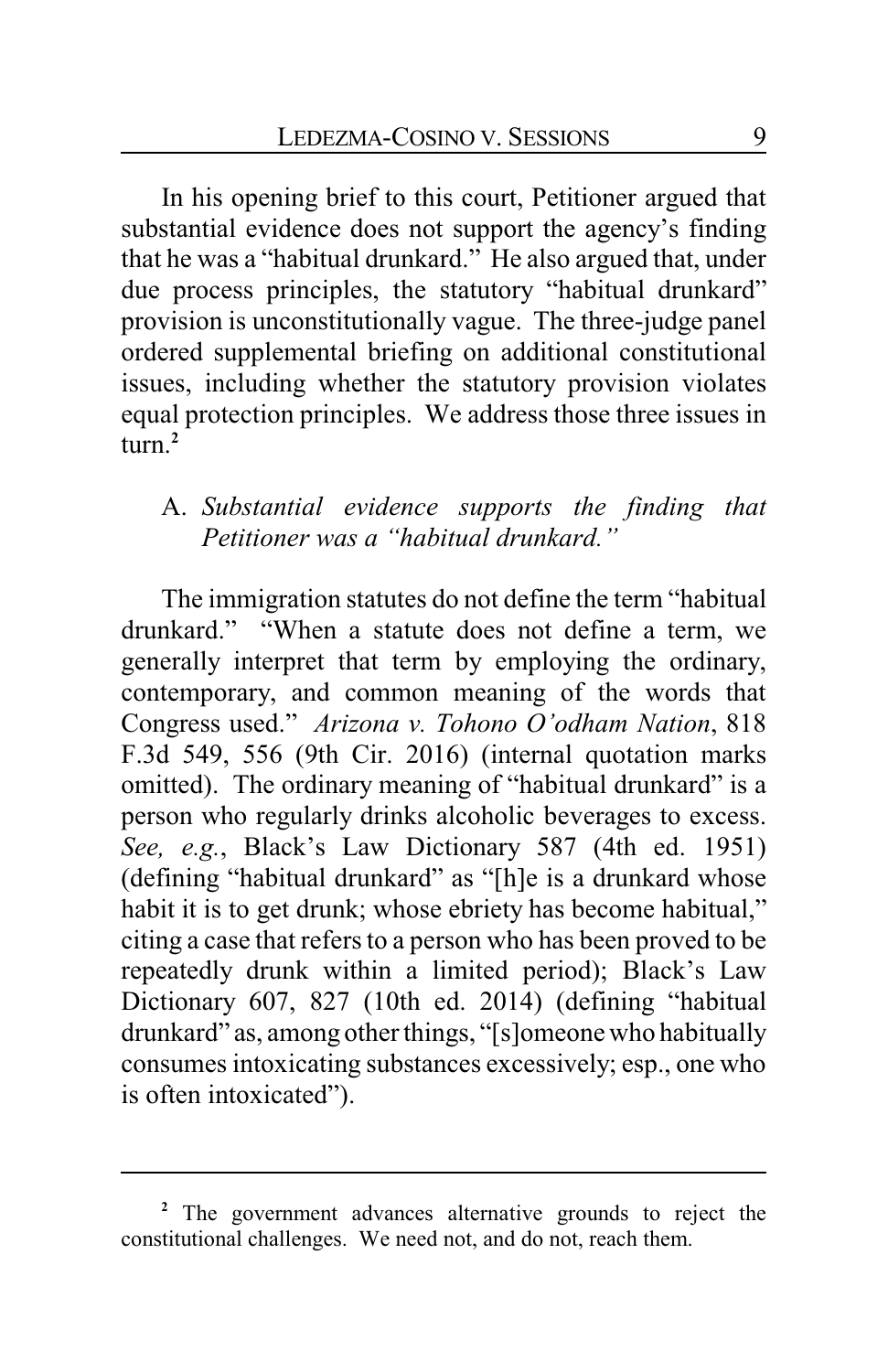Notably, not all alcoholics are habitual drunkards. As the government emphasizes in its brief to us, the statute asks whether a person's *conduct* during the relevant time period meets the definition; the person's *status* as an alcoholic, or not, is irrelevant to the inquiry. We know that Congress did not intend to equate "habitual drunkard" with "alcoholic" because, elsewhere in the statute, Congress used the term "alcoholic." *See* 8 U.S.C. § 1101(f)(1) (1952) (defining those who lack "good moral character" for certain purposes to include "habitual drunkard[s]"); 8 U.S.C. § 1182(a)(5) (1952) (defining excludable aliens to include "[a]liens who are narcotic drug addicts or chronic alcoholics"); *SEC v. McCarthy*, 322 F.3d 650, 656 (9th Cir. 2003) ("It is a wellestablished canon of statutory interpretation that the use of different words or terms within a statute demonstrates that Congress intended to convey a different meaning for those words.").

Here, the record amply supports the agency's finding that Petitioner was a habitual drunkard. In 2010, treating doctors recorded a "more than ten year history of heavy alcohol abuse," during which time Petitioner drank "1 liter of tequila per day on the average." In 2008, he was convicted of driving under the influence. During Petitioner's removal proceedings, Petitioner's daughter testified that he had "a drinking problem" and that his liver had failed because of "[t]oo much alcohol," "[t]oo much drinking." At a minimum, the evidence does not compel the conclusion that Petitioner was not a habitual drunkard.**<sup>3</sup>**

**<sup>3</sup>** The dissenting opinion begins with a false premise: that the BIA denied Petitioner relief "simply because he is a recovering alcoholic." Dissent at 24. Fairly read, the BIA's opinion relied solely on Petitioner's conduct. For example, the BIA noted that Petitioner "admitted to drinking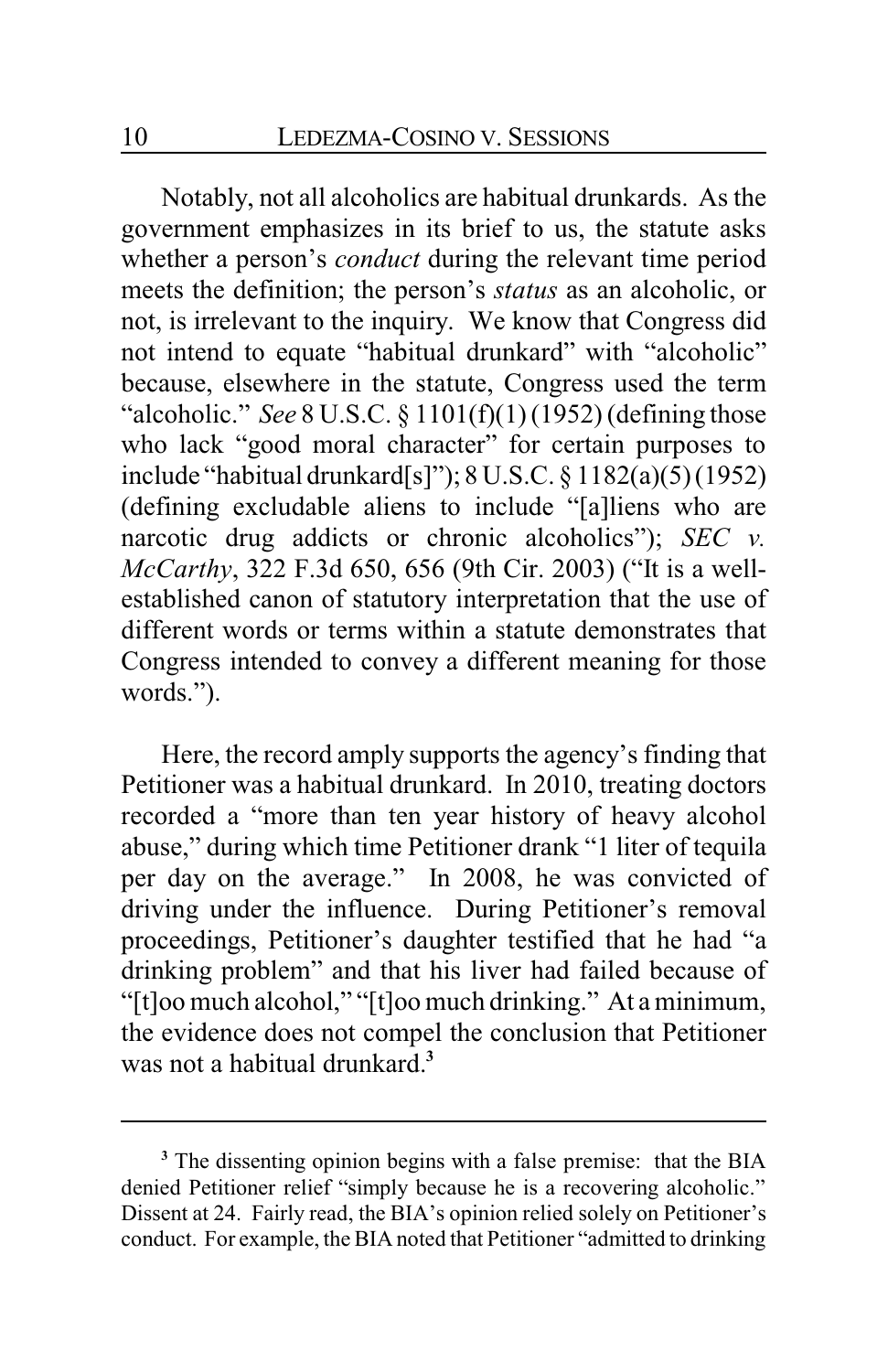The dissenting opinion argues that the term "habitual drunkard" encompasses only those who "cause[] harm to other persons or the community." Dissent at 34. We need not decide whether "public harm" is a necessary component of the "habitual drunkard" definition. In making its determination that Petitioner was a habitual drunkard, the BIA expressly noted that Petitioner had been convicted of driving under the influence. Driving under the influence is, self-evidently, a public harm. At a minimum, the record does not compel the contrary result. We therefore disagree with the dissenting opinion that further proceedings are necessary in this case, even if public harm is required.

### B. *The statutory "habitual drunkard" provision is not unconstitutionallyvague*.

A statute is unconstitutionally vague if it "is so standardless that it authorizes or encourages seriously discriminatory enforcement" or if it "fails to provide a person of ordinary intelligence fair notice of what is prohibited." *United States v. Williams*, 553 U.S. 285, 304 (2008). As just noted, the term "habitual drunkard" readily lends itself to an objective factual inquiry. And whatever uncertainty the term "habitual drunkard" may raise in borderline cases, a person of ordinary intelligence would have fair notice that the term encompasses an average daily consumption of one liter of tequila for a 10-year period, leading to a conviction for driving under the influence. Because Petitioner has engaged in conduct that is clearly covered, he "cannot complain of the

excessively for the 1-year period leading up to his 2010 hospital visit, but minimized his *behavior* outside of this period." (Emphasis added.) Moreover, whether Petitioner stopped drinking *after* the relevant 10-year statutory period is irrelevant as a matter of law.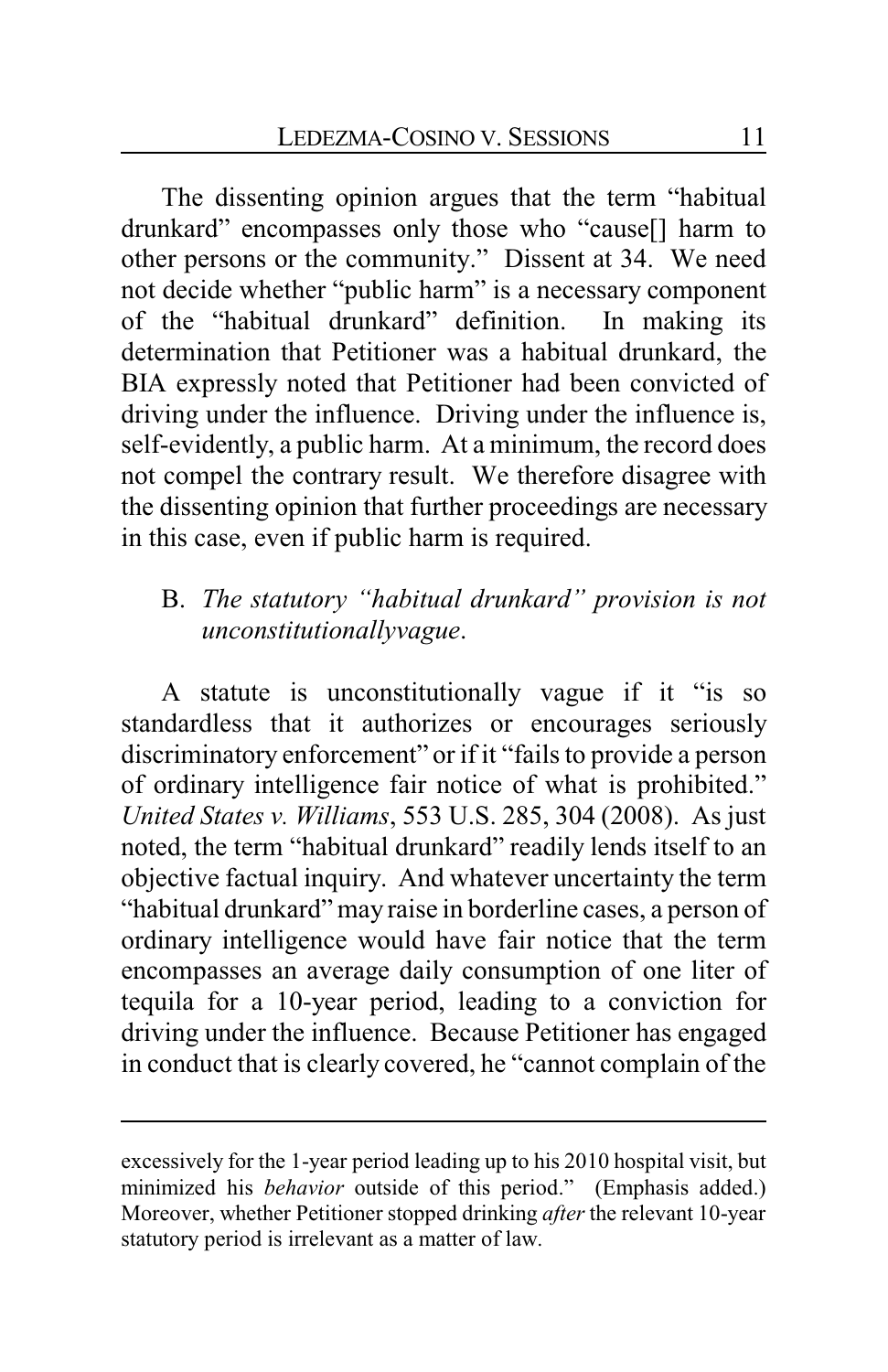vagueness of the law as applied to the conduct of others." *Holder v. Humanitarian Law Project*, 561 U.S. 1, 19 (2010) (internal quotation marks omitted). Because the statute is not unconstitutionally vague under the criminal law standard, it necessarily satisfies any lesser vagueness standard that might apply in a non-criminal context. *See Village of Hoffman Estates v. Flipside, Hoffman Estates, Inc.*, 455 U.S. 489, 498–99 (1982).

# C. *The statutory "habitual drunkard" provision does not violate equal protection principles*.

"Where, as here, the Congress has neither invaded a substantive constitutional right or freedom, nor enacted legislation that purposefully operates to the detriment of a suspect class, the only requirement of equal protection is that congressional action be rationally related to a legitimate governmental interest." *Harris v. McRae*, 448 U.S. 297, 326 (1980). "A legislative classification must be wholly irrational to violate equal protection." *De Martinez v. Ashcroft*, 374 F.3d 759, 764 (9th Cir. 2004) (internal quotation marks omitted). Petitioner bears the burden "to negate every conceivable basis which might have supported the [legislative] distinction." *Angelotti Chiropractic, Inc. v. Baker*, 791 F.3d 1075, 1086 (9th Cir. 2015), *cert. denied*, 136 S. Ct. 2379 (2016) (internal quotation marks omitted).

Congress reasonably could have concluded that, because persons who regularly drink alcoholic beverages to excess pose increased risks to themselves and to others, cancellation of removal was unwarranted. We see nothing irrational about that legislative choice, which furthers the legitimate governmental interest in public safety. Nor does it matter that Congress has permitted cancellation of removal for other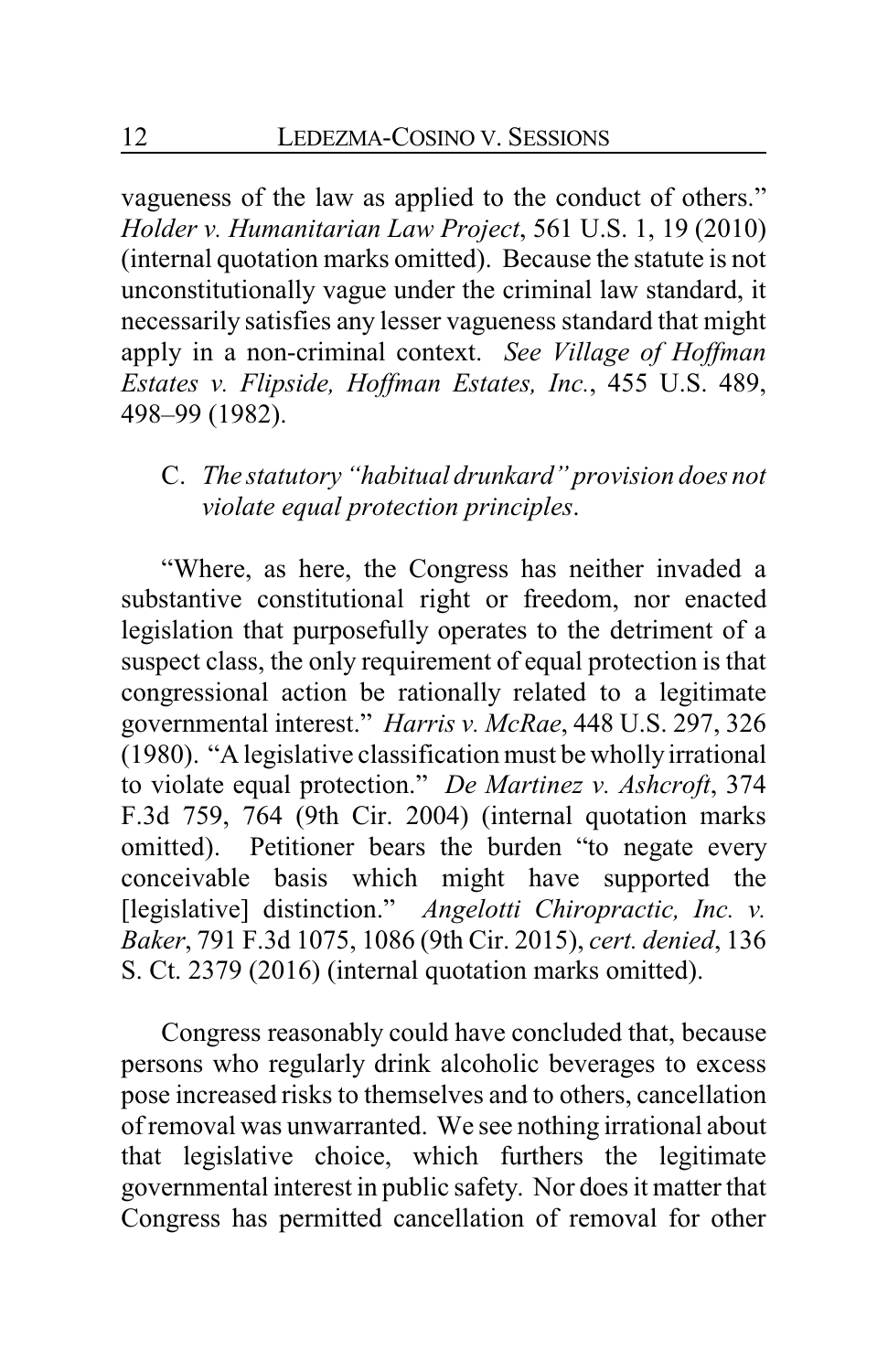groups who may pose similar risks. "[I]n 'the area of economics and social welfare, a State does not violate the Equal Protection Clause merely because the classifications made by its laws are imperfect.' A legislature may address a problem 'one step at a time,' or even 'select one phase of one field and apply a remedy there, neglecting the others.'" *Jefferson v. Hackney*, 406 U.S. 535, 546 (1972) (quoting *Williamson v. Lee Optical of Okla., Inc.*, 348 U.S. 483, 489 (1955)); *see also McDonald v. Bd. of Election Comm'rs*, 394 U.S. 802, 809 (1969) ("[A] legislature need not run the risk of losing an entire remedial scheme simply because it failed, through inadvertence or otherwise, to cover every evil that might conceivably have been attacked.").

Petitioner does not seriously dispute the foregoing analysis. Instead, he asserts that it is irrational to classify habitual drunkards as persons who lack good moral character. Petitioner misunderstands the nature of the equal protection inquiry.

The constitutional inquiry is limited to assessing congressional action. "[T]he only requirement of equal protection is that congressional action be rationally related to a legitimate governmental interest." *McRae*, 448 U.S. at 326. "Where there are plausible reasons for Congress' action, our inquiry is at an end." *FCC v. Beach Commc'ns, Inc.*, 508 U.S. 307, 313–14 (1993) (internal quotation marks omitted).

Here, Congress' action was the denial of cancellation of removal to habitual drunkards. It is irrelevant, for purposes of analyzing the equal protection claim, whether habitual drunkards lack good moral character. Congress achieved its result by using an intermediate category of persons who lack "good moral character" and by then defining that category to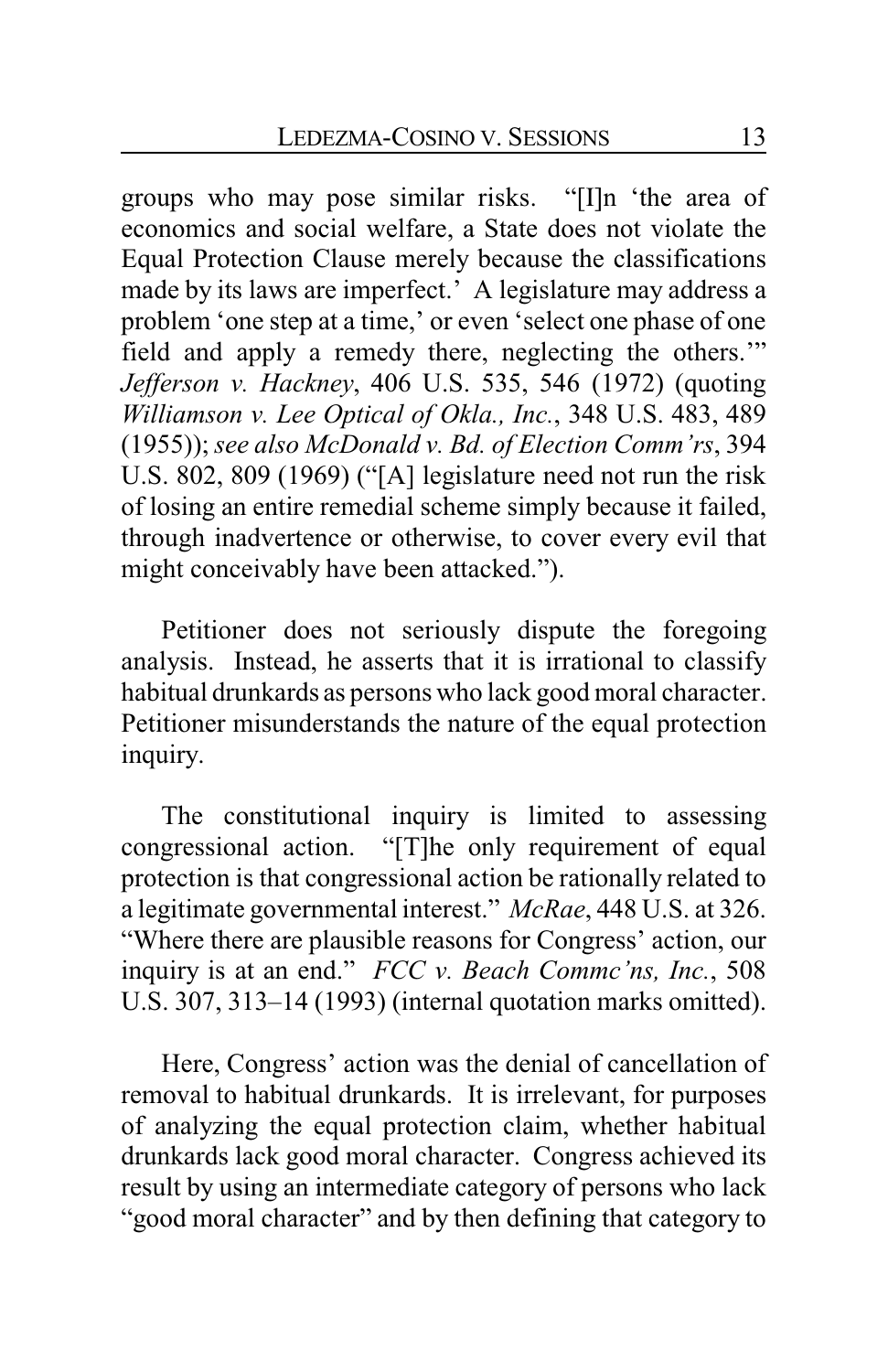include habitual drunkards, among others. But the specific term, "good moral character," has no significance under rational basis review, which does not require a court to account for all of a statute's text, just whether the statute is rationally related to a legitimate governmental interest. Congress could have chosen any phrase for the intermediate category—"special class of persons not eligible for cancellation of removal," for example—and the effect would be the same. Or Congress could have eliminated the intermediate label altogether and simply listed behaviors that would disqualify applicants from obtaining cancellation of removal—and again the effect would be the same. The intermediate label is therefore of no constitutional moment, even if we were to agree that the label is unfortunate, outdated, or inaccurate.

The Supreme Court's decision in *Beach Communications* is instructive on this point. Congress required persons to obtain a franchise if they wished to operate a "cable system," 47 U.S.C. § 541, and Congress defined that term to encompass some facilities but not others, 47 U.S.C. § 522(7). The Supreme Court addressed an equal protection challenge to the statutory scheme by asking whether the congressional action—requiring operators of some facilities to obtain a franchise but not requiring operators of other facilities to obtain a franchise—was irrational. *Beach Commc'ns*, 508 U.S. at 317–20. The Court did *not* ask whether, in the abstract, it was rational for Congress to define the term "cable system" in the manner that Congress had chosen.

That same approach applies here. We must ask whether the operative congressional action is rational, not whether the mere definition of a statutory term is rational. Because the denial of cancellation of removal to habitual drunkards is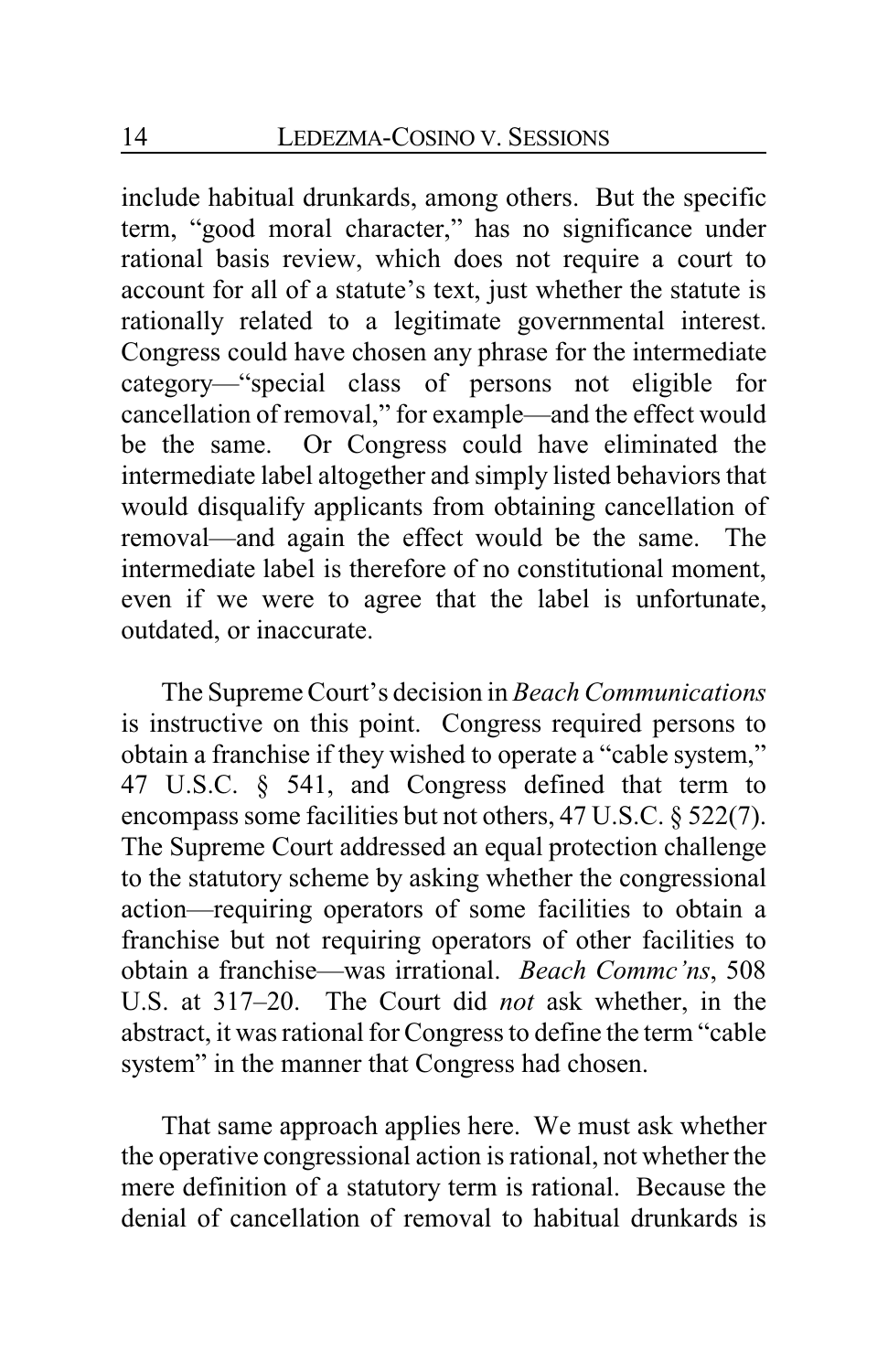rationally related to the legitimate governmental interest in public safety, Petitioner's equal protection argument fails.

Judge Kozinski's concurring opinion faults us for applying ordinary rational basis review; the concurrence asserts that an even more deferential standard applies. But we have consistently held, citing the same cases that the concurrence cites, that ordinary rational basis review is the appropriate standard in the immigration context. *See, e.g.*, *Hernandez-Mancilla v. Holder*, 633 F.3d 1182, 1185 (9th Cir. 2011) ("We review equal protection challenges to federal immigration laws under the rational basis standard . . . ."); *Ablang v. Reno*, 52 F.3d 801, 804 (9th Cir. 1995) (holding that the deferential test described by the Supreme Court "is equivalent to the rational basis test typically applied in equal protection cases").**<sup>4</sup>** Our sister circuits agree.**<sup>5</sup>** Because Petitioner's equal protection fails under the ordinary rational basis test, this case provides no reason to question that longstanding approach.

#### **Petition DENIED.**

**<sup>4</sup>** *Accord Masnauskas v. Gonzales*, 432 F.3d 1067, 1071 (9th Cir. 2005); *Taniguchi v. Schultz*, 303 F.3d 950, 957 (9th Cir. 2002); *Ram v. INS*, 243 F.3d 510, 517 (9th Cir. 2001); *Friend v. Reno*, 172 F.3d 638, 645–46 (9th Cir. 1999); *United States v. Viramontes-Alvarado*, 149 F.3d 912, 916 (9thCir. 1998); *Wauchope v. U.S. Dep't of State*, 985 F.2d 1407, 1414 n.3 (9th Cir. 1993); *United States v. Barajas-Guillen*, 632 F.2d 749, 752 (9th Cir. 1980).

**<sup>5</sup>** *E.g.*, *Ashki v. INS*, 233 F.3d 913, 919–20 (6th Cir. 2000); *Breyer v. Meissner*, 214 F.3d 416, 422 n.6 (3d Cir. 2000); *Azizi v. Thornburgh*, 908 F.2d 1130, 1133 & n.2 (2d Cir. 1990).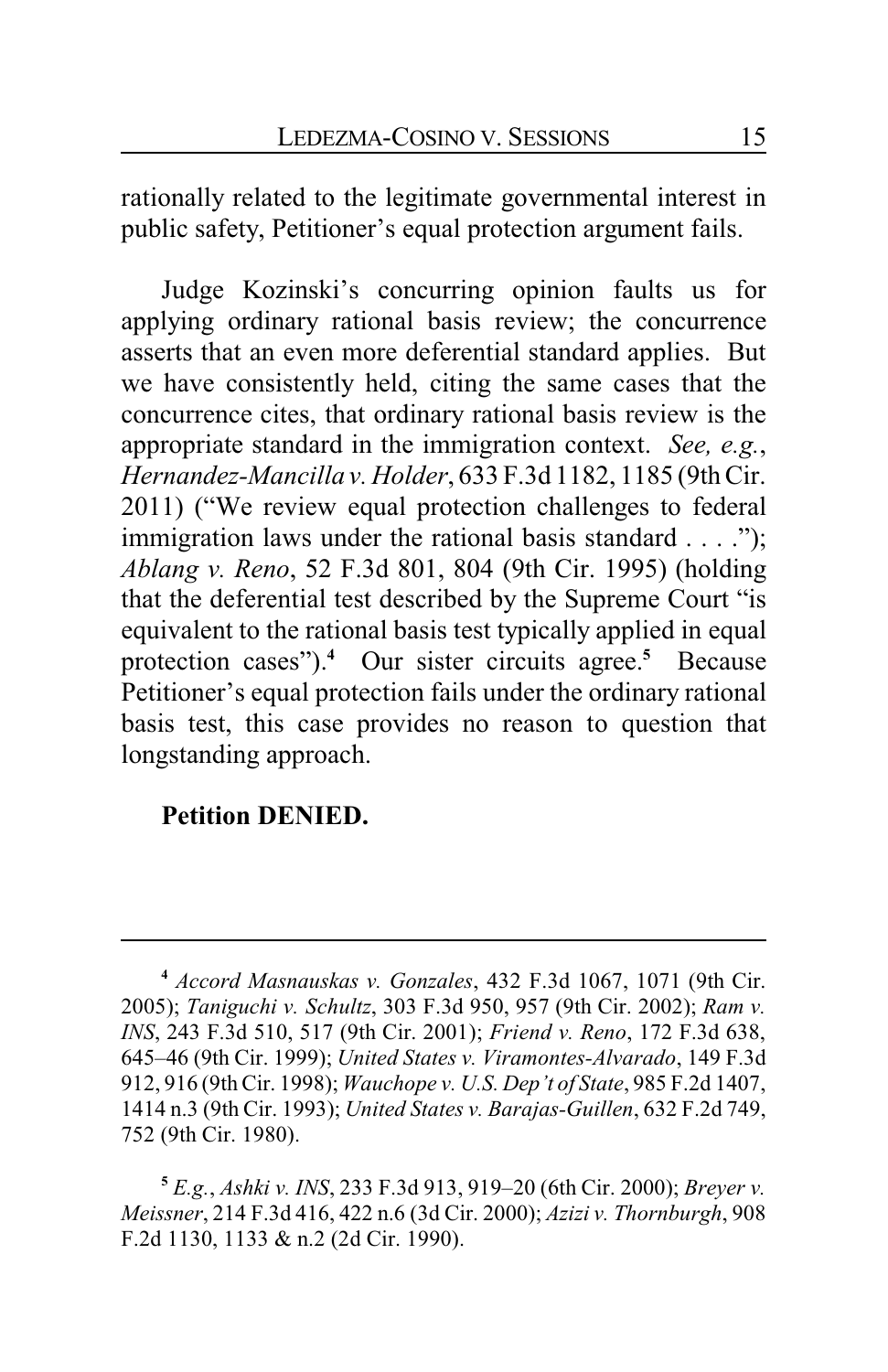KOZINSKI, Circuit Judge, with whom Circuit Judges BEA and IKUTA join, concurring.

The majority analyzes this case as if it involved governmental conduct in the domestic sphere, but it doesn't. The President and Congress have excluded an alien pursuant to their plenary power over immigration. The Supreme Court "has firmly and repeatedly endorsed the proposition that Congress may make rules as to aliens that would be unacceptable if applied to citizens." *Demore* v. *Kim*, 538 U.S. 510, 522 (2003). We thus owe far more deference here than in an ordinary domestic context. *See Fiallo* v. *Bell*, 430 U.S. 787, 792 (1977).

For well over a century, the Court has sharply curtailed review of laws governing the admission or exclusion of aliens under the plenary power doctrine. The Court has said that "over no conceivable subject is the legislative power of Congress more complete than it is over the admission of aliens." *Kleindienst* v. *Mandel*, 408 U.S. 753, 766 (1972) (quotation marks and alteration omitted). This is because the power to exclude or expel is "an inherent and inalienable right of every sovereign and independent nation." *Fong Yue Ting* v. *United States*, 149 U.S. 698, 711 (1893). Such power is inherent because the very idea of nationhood requires the drawing of thorny lines—between members and nonmembers, between admitted and excluded. Our Constitution is the organizing document of a well-defined polity, not an international Golden Rule.

In recent years, the federal courts have been less than consistent in articulating the strength and scope of the plenary power doctrine. *See* Stephen H. Legomsky, *Ten More Years ofPlenary Power: Immigration, Congress, and the Courts*, 22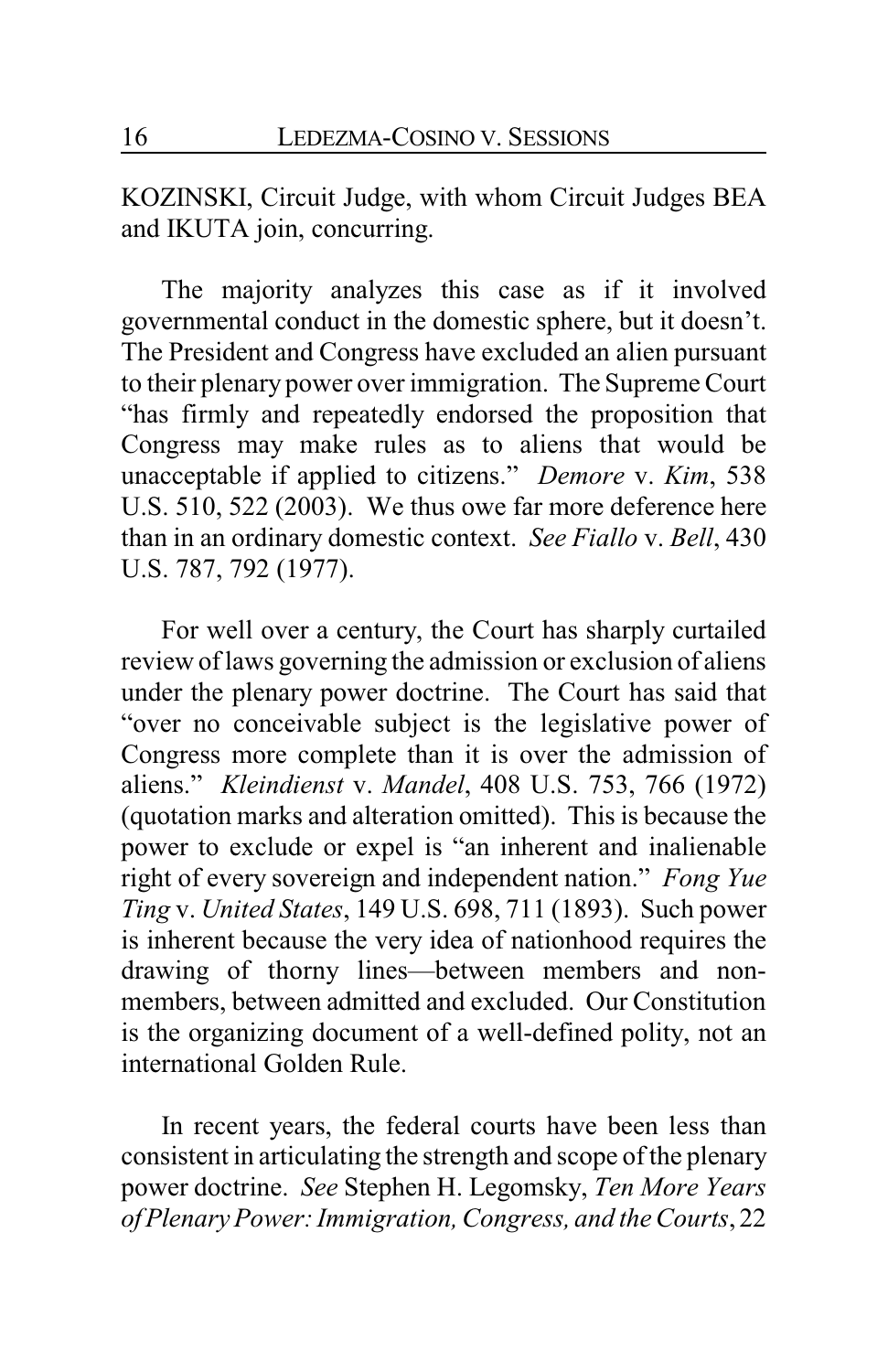Hastings Const. L. Q. 925, 930 (1995). Today's opinion adds to the uncertainty by applying the domestic equal protection test to the sphere of foreign relations. That our circuit has made this error before, as the majority notes, is of no moment when we are sitting en banc. Our principal duty as an en banc court is to correct our circuit law when it has gone astray. I would overrule our precedent and hold that the government's burden is even lighter than rational basis: We approve immigration laws that are facially legitimate without probing or testing possible justifications. *See Fiallo*, 430 U.S. at 799 (citing *Mandel*, 408 U.S. at 770).**<sup>1</sup>**

One reason for the confusion in this area may be that courts have had difficulty articulating a standard below ordinary rational basis review, even though the existence of such a standard—call it "minimally rational basis" ineluctably follows from the Supreme Court's repeated insistence that Congress can "make rules as to aliens that would be unacceptable if applied to citizens." *Demore*, 538

**<sup>1</sup>** Although *Fiallo* held that this standard is the most probing scrutiny we may apply to such laws, 430 U.S. at 795, the Supreme Court expressly left open the question of whether some immigration laws "are so essentially political in character as to be nonjusticiable," *id.* at 793 n.5. Some Supreme Court cases can be read as so holding. *See, e.g.*, *Galvan* v. *Press*, 347 U.S. 522, 530–31 (1954) (noting that "a whole volume" of authorities reject the proposition "that the Due Process Clause qualifies the scope of political discretion heretofore recognized as belonging to Congress in regulating the entry and deportation of aliens"); *Lem Moon Sing* v. *United States*, 158 U.S. 538, 547 (1895) ("The power of congress to exclude aliens altogether . . . and to have its declared policy in that regard enforced exclusively through executive officers, without judicial intervention, is settled by our previous adjudications.").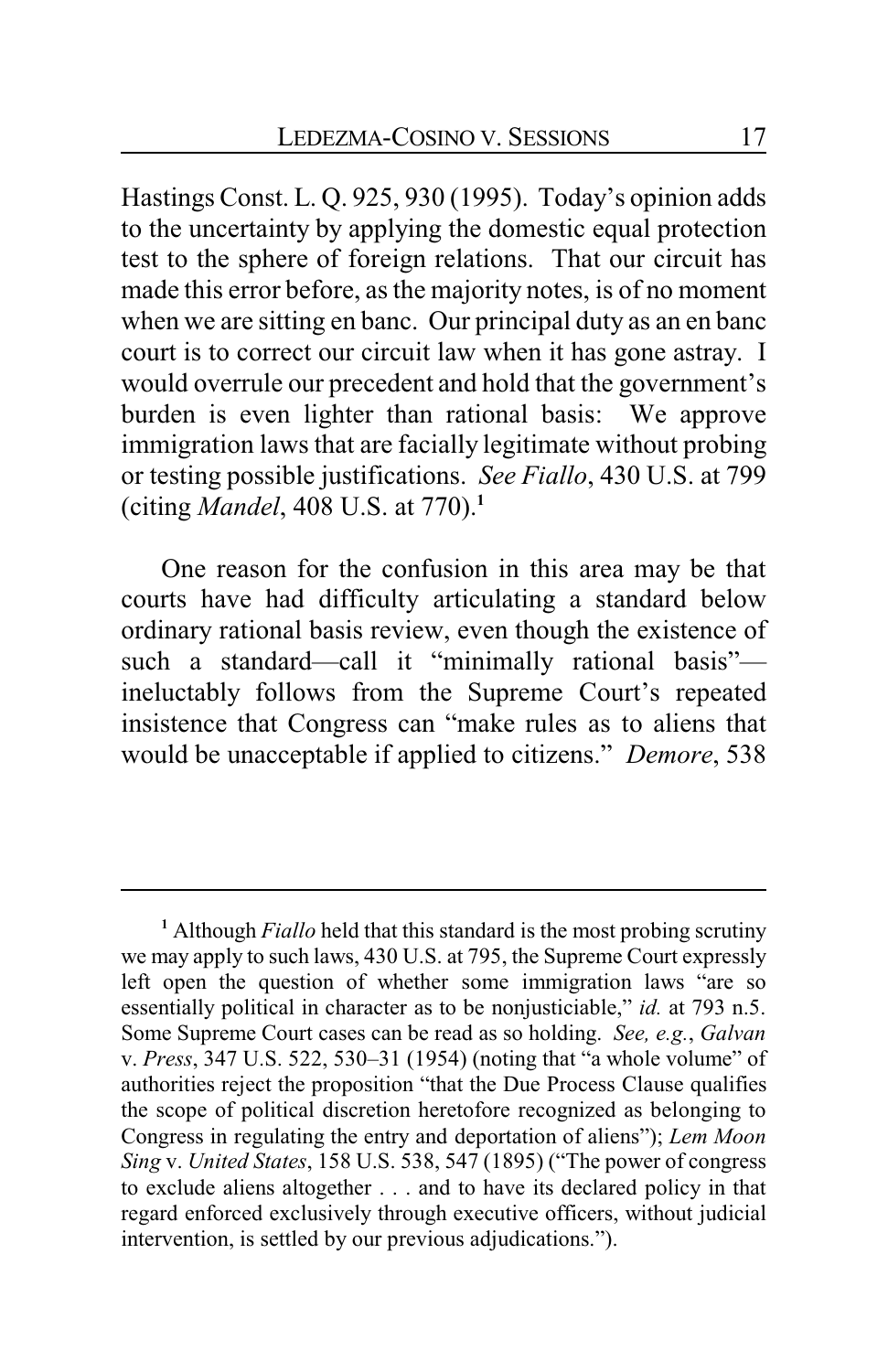U.S. at 522. What could the Supreme Court mean if not that something less than ordinary rational basis applies?**<sup>2</sup>**

The majority interprets section  $1101(f)(1)$  as applying solely to conduct rather than medical status, and it reads the statute's "good moral character" language to mean nothing. Such interpretive gerrymandering may be necessary to preserve the constitutionality of a statute that operates in the domestic sphere. But there's no need to nip and tuck the text here. Congress can exclude Ledezma on account of a medical condition or it can do so because it considers him immoral. This is a facially legitimate exercise of Congress's plenary power, and we have no business passing judgment on it.

**<sup>2</sup>** The literature scrutinizing scrutiny is vast. *See, e.g.*, Tara Leigh Grove, *Tiers of Scrutiny in a Hierarchical Judiciary*, 14 Geo. J. L. & Pub. Pol'y 475 (2016); Vicki C. Jackson, *Constitutional Law in an Age of Proportionality*, 124 Yale L. J. 3094 (2015); Aziz Z. Huq, *Tiers of Scrutiny in Enumerated Powers Jurisprudence*, 80 U. Chi. L. Rev. 575 (2013). I believe our usual tiers—rational, intermediate and strict—are better understood as rough ordinal concepts rather than hermetically sealed categories that preempt the field. New categories can join this ordering: Strict scrutiny emerged in*Korematsu* v. *United States*, 323 U.S. 214 (1944); intermediate scrutiny came in *Craig* v. *Boren*, 429 U.S. 190 (1976). Other courts and commentators have hinted wryly at mythical creatures like "rational basis with bite," "intermediate-intermediate scrutiny" and "strict scrutiny light." *See* Kenji Yoshino, *The New Equal Protection*, 124 Harv. L. Rev. 747, 759 (2011); *Madsen* v. *Women's Health Ctr., Inc.*, 512 U.S. 753, 791 (1994) (Scalia, J., dissenting); *Crawford* v. *Marion Cty. Election Bd.*, 472 F.3d 949, 954 (7th Cir. 2007) (Evans, J., dissenting). And while the "facially legitimate" standard sketched in *Mandel* and *Fiallo* is necessarily lower than ordinary rational basis, there may be other ways to describe this same conclusion. For example, I see no logical difference between saying that something less than ordinary rational basis applies and saying that the set of acceptable rational bases is broader in the immigration context than elsewhere.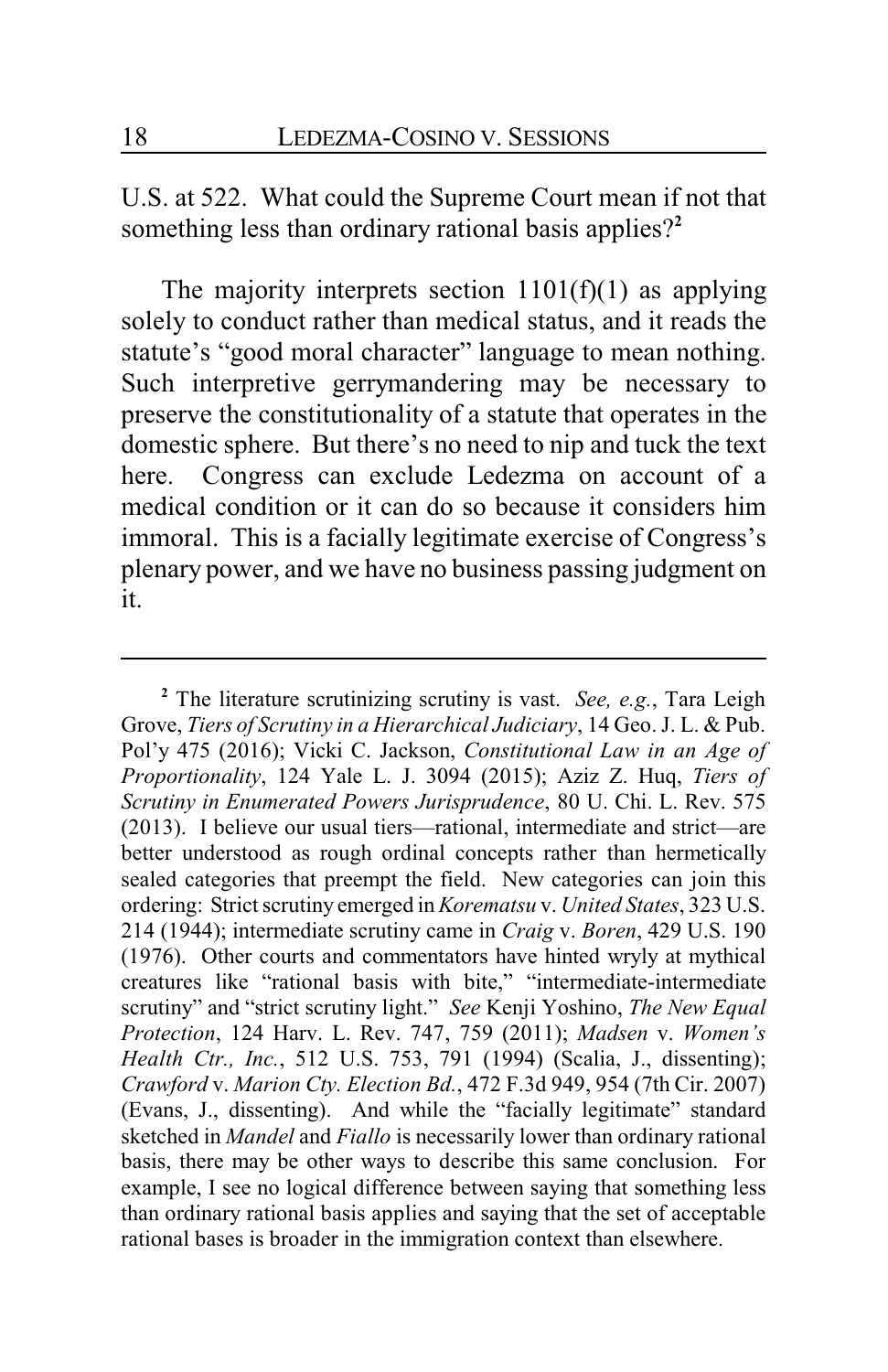Judge Watford's deft concurrence shows why the difference in standards matters. I agree with him that the statute draws distinctions between aliens based on moral judgment.<sup>3</sup> But the discrimination here would be far more problematic if a legislature allocated public housing or Medicare only to those citizens with "good moral standing"—and conclusively excluded "habitual drunkards" from the eligible list. In my view, it's the near limitless power of the political branches over immigration and foreign affairs that puts the statute here beyond cavil.

Untold masses were turned away at Ellis Island—or prevented from boarding ships for America—for medical reasons, my grandfather among them. This was a misfortune for those turned away, but excluding aliens for reasons Congress believes sufficient to serve the public welfare is a nigh-unquestioned power of a sovereign nation. I'm aware of no country that fails to adhere to this precept. Nor has the Supreme Court stepped back from it. Until and unless it does, we have no business applying domestic equal protection law to political judgments—even foolish ones—made in the sphere of foreign relations. I would deny the petition summarily with a citation to *Fiallo*.

**<sup>3</sup>** More broadly, I note that a medical diagnosis does not *ipso facto* innoculate one from moral judgment. Plenty of medical conditions, including alcoholism, are shaped by behavior our society deems volitional. How we evaluate this volitional component—and draw the line between determinism and free will—is a question of philosophy, not scientific inquiry. Morality does not end where diagnosis begins, and it's scientific hubris to pretend otherwise.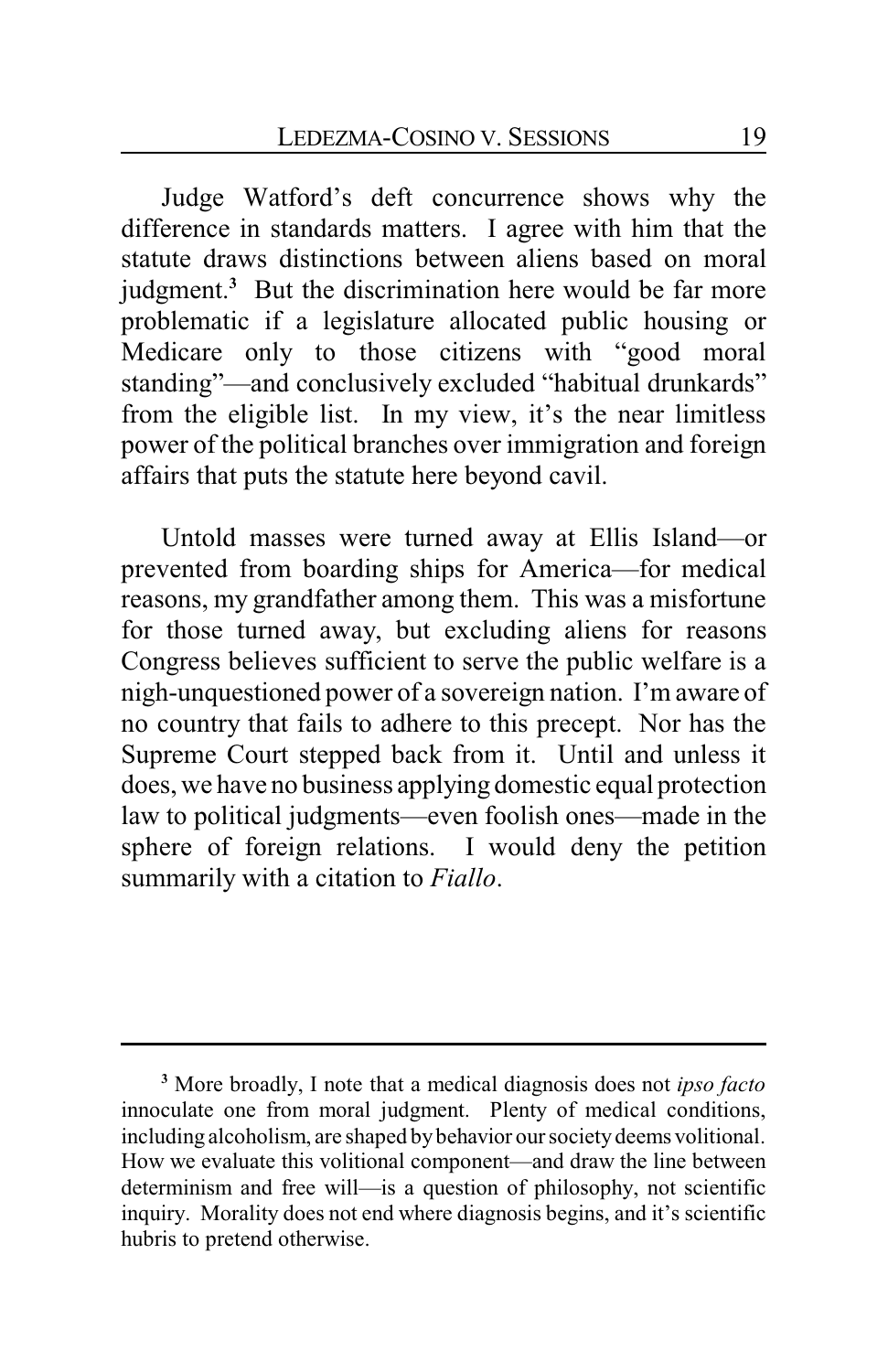WATFORD, Circuit Judge, joined by McKEOWN and CLIFTON, Circuit Judges, concurring:

We took this case en banc to decide whether the Immigration and Nationality Act's "habitual drunkard" provision,  $8 \text{ U.S.C. } \S 1101(f)(1)$ , is facially unconstitutional on the theory that it violates the equal protection component of the Fifth Amendment's Due Process Clause. I think the majority rightly rejects that challenge, but my reasons for reaching that conclusion differ.

The statutory classification at issue does not implicate a fundamental right or target a suspect class, so it is subject to rational basis review. *FCC v. Beach Communications, Inc.*, 508 U.S. 307, 313 (1993); *Fiallo v. Bell*, 430 U.S. 787, 793 n.5 (1977). No one disputes that it is perfectly rational for Congress to deny cancellation of removal to those who lack good moral character. *See* 8 U.S.C. § 1229b(b)(1)(B). Congress' judgment on that score is entitled to considerable deference, given the breadth of its authority to regulate the admission and exclusion of non-citizens. *Fiallo*, 430 U.S. at 792. The only question, then, is whether Congress had a rational basis for establishing a conclusive presumption, not subject to rebuttal, that habitual drunkards lack good moral character, which is what  $\S 1101(f)(1)$  does.

Conclusive presumptions of this sort are, by their nature, blunt instruments. No doubt there are individuals who, if given the opportunity to do so, could establish that they possess good moral character notwithstanding the fact that they are or were an habitual drunkard. It may well be that the petitioner in this case, Salomon Ledezma-Cosino, is one of those people. But the Supreme Court has long held that conclusive presumptions survive rational basis review even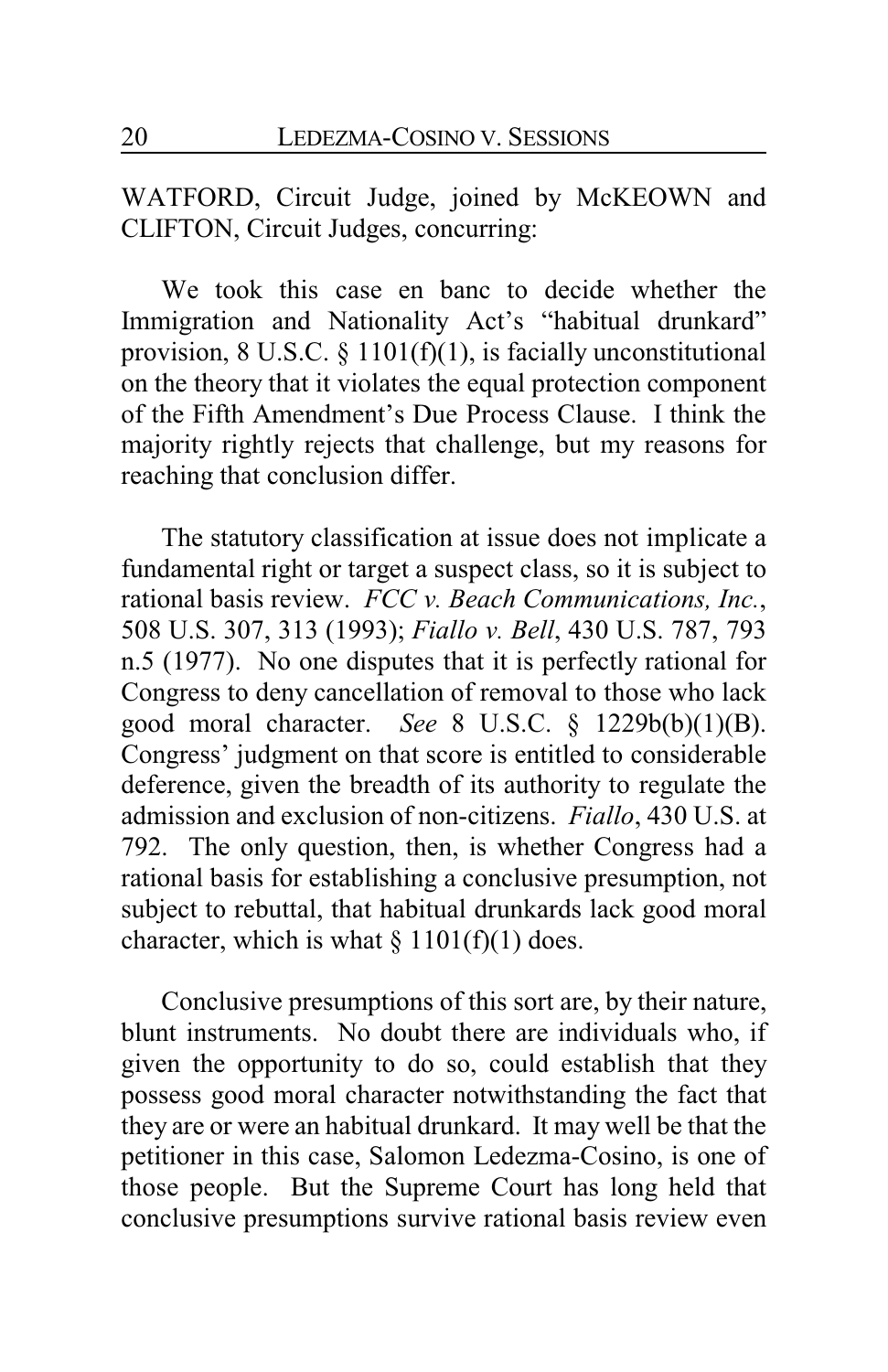when the presumption established is both over- and underinclusive. *See, e.g.*, *Massachusetts Board of Retirement v. Murgia*, 427 U.S. 307, 316–17 (1976) (per curiam) (upholding mandatory retirement age of 50 for police officers); *Weinberger v. Salfi*, 422 U.S. 749, 776–77 (1975) (upholding provision denying Social Security benefits to surviving spouse of wage earner married less than nine months at time of wage earner's death). Here, if Congress could rationally conclude that a substantial number of those found to be habitual drunkards would also be found, upon examination, to lack good moral character, then it could establish the conclusive presumption created by  $\S 1101(f)(1)$ simply to avoid the administrative costs that individual determinations of good moral character would entail. *See Salfi*, 422 U.S. at 777.

I think Congress could rationally conclude that most habitual drunkards would be found to lack good moral character if individual determinations were permitted. That could be true, of course, only if habitual drunkards may in some sense be deemed morally blameworthy for acquiring their condition, for it would be irrational to brand someone as lacking in good moral character due to a medical condition developed through no fault of their own. In my view, Congress could rationally deem habitual drunkards to be at least partially responsible for having developed their condition. Habitual drunkards are those who have allowed themselves to become so addicted to alcohol that they can no longer control their habit of drinking to excess. That loss of control does not come about overnight; it is acquired as a result of frequent, repetitive acts of excessive drinking. *See, e.g.*, Bouvier's Law Dictionary 489 (William Edward Baldwin ed., Baldwin's Century ed. 1948) (defining the term "habitual drunkard" in this way: "A person given to inebriety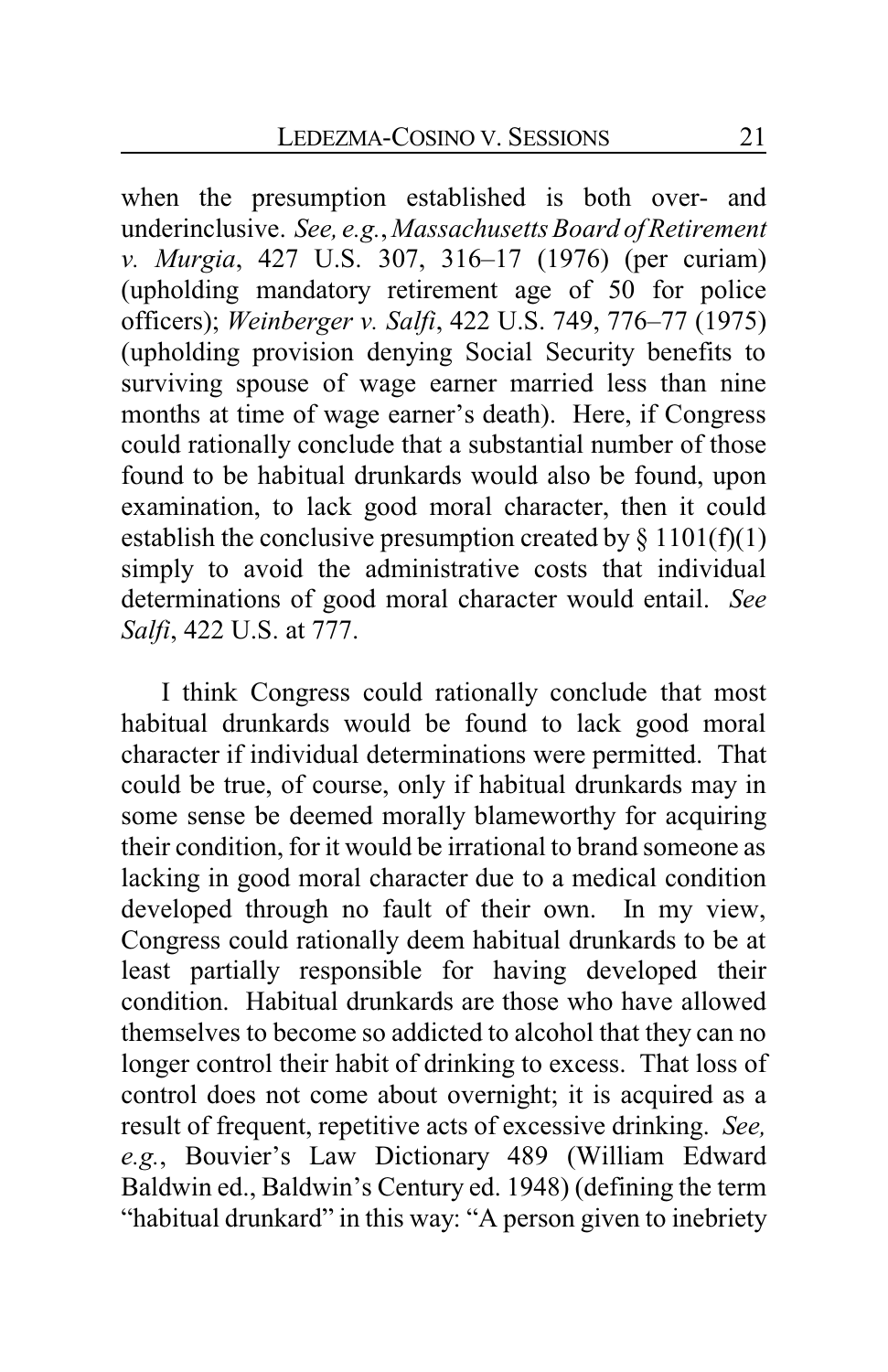or the excessive use of intoxicating drink, who has lost the power or the will, by frequent indulgence, to control his appetite for it."). Drinking to excess with such frequency that it leads to the loss of one's ability to refrain from excessive drinking in the future is conduct that Congress could rationally view as volitional, and therefore the proper subject of moral blame.

None of this is to say that Congress' decision to regard habitual drunkards as morally blameworthy for their condition is a wise one. We know considerably more about alcohol addiction today than we did back in 1952, when Congress enacted  $\S$  1101(f)(1). Scientists tell us, for example, that some people are much more prone to becoming addicted to substances like alcohol than others, with genetic factors accounting for 40 to 70 percent of individual differences in the risk for addiction. U.S. Department of Health and Human Services, Office of the Surgeon General, *Facing Addiction in America: The Surgeon General's Report on Alcohol, Drugs, and Health* 2-22 (2016). In addition, there is a high correlation between alcohol abuse and posttraumatic stress disorder (PTSD), a condition that virtually no one could be blamed for acquiring. As the Surgeon General's report notes, "[i]t is estimated that 30–60 percent of patients seeking treatment for alcohol use disorder meet criteria for PTSD, and approximately one third of individuals who have experienced PTSD have also experienced alcohol dependence at some point in their lives." *Id.* at 2-22 to 2-23 (footnotes omitted).

Still, as a result of advances in our understanding of the neurobiology underlying addiction, we know that substance use disorders (including addiction, the most severe form) "typically develop gradually over time with repeated misuse"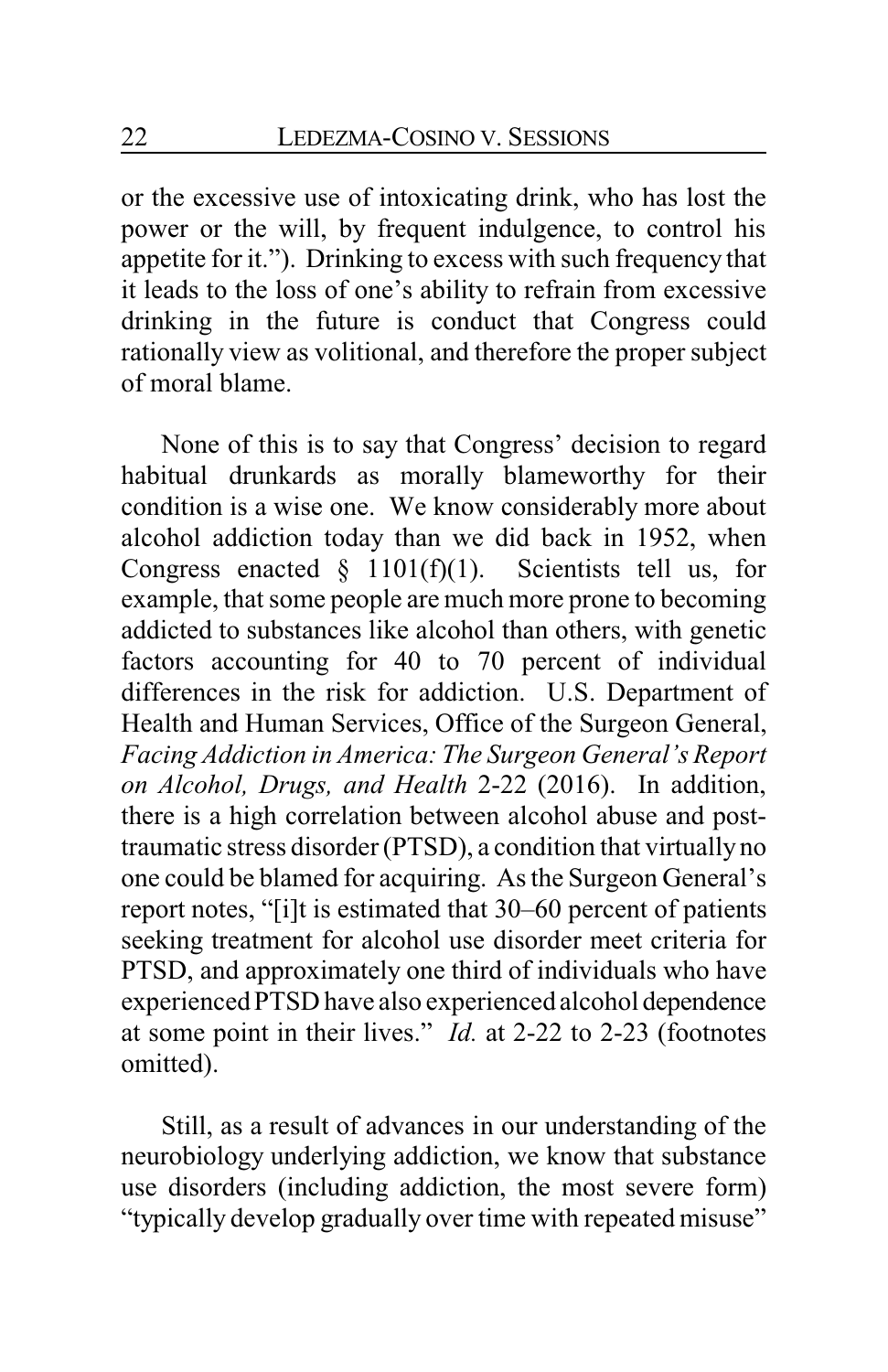of the substance in question, and that one of the key factors in determining whether a person develops an addiction is "the amount, frequency, and duration of the misuse." *Id*. at 1-6 to 1-7. Modern science thus confirms that, at least to some extent, there is indeed a volitional component to developing an addiction to alcohol, even if many other factors outside an individual's control also contribute. Whether the volitional component is weighty enough to warrant treating habitual drunkards as morally blameworthy for their condition is a policy question for Congress to resolve. Under rational basis review, it is not for us "to judge the wisdom, fairness, or logic" of Congress' decision in that regard. *Beach Communications*, 508 U.S. at 313.

It has been suggested that Congress' decision to treat habitual drunkards as lacking in good moral character is irrational because Congress has not classified individuals suffering from other chronic medical conditions, such as diabetes, heart disease, and bipolar disorder, as morally blameworthy for their conditions. The mere fact that a classification drawn by Congress may be underinclusive, however, is not sufficient to render it invalid under rational basis review. *Salfi*, 422 U.S. at 776. In any event, Congress could rationally conclude that habitual drunkards are not similarly situated to those suffering from other medical conditions. Even if there is arguably a volitional component involved in developing medical conditions like diabetes and heart disease (say, consuming excessive amounts of sugar or red meat), Congress could rationally view that conduct as less morally blameworthy than consuming excessive amounts of alcohol to the point of losing control over the ability to abstain. Plus, the well-documented connection between alcohol addiction and harm to others (in the form of drunken driving, domestic violence, and the like) distinguishes alcohol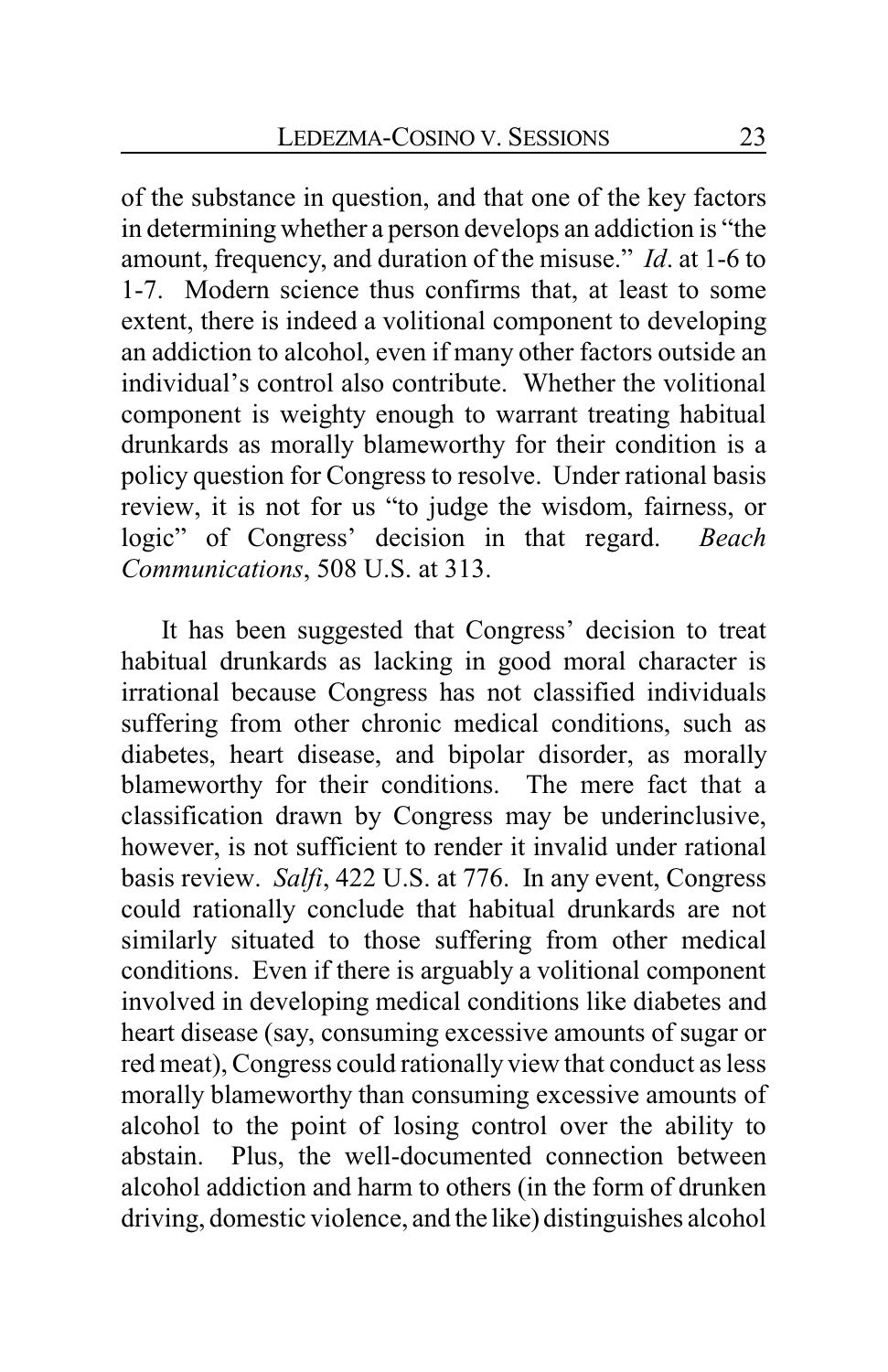addiction from other medical conditions that pose a risk primarily to the health of the individual sufferer, rather than to the safety of others. These differences provide a rational basis for Congress' decision to classify habitual drunkards as lacking in good moral character, but not those suffering from other medical conditions.

THOMAS, Chief Judge, with whom CHRISTEN, Circuit Judge, joins, dissenting:

The government proposes to bar the petitioner from immigration relief simply because is he a recovering alcoholic. It reasons that, because he was diagnosed with the disease during the qualifying period, he categoricallymust be labeled a "habitual drunkard," and is *per se* ineligible for cancellation of removal as someone who lacks good moral character. But the terms "alcoholic" and "habitual drunkard" are not synonymous, either as a matter of immigration law, or as a matter of fact. For that reason, I would grant the petition for review and remand for the Board of Immigration Appeals ("BIA") to reconsider the case under a proper construction of the law. Therefore, I must respectfully dissent.

#### I

#### A

As we observed more than four decades ago, "[t]he proposition that chronic acute alcoholism is itself a disease, 'a medically determinable physical or mental impairment,' is hardly debatable today." *Griffis v. Weinberger*, 509 F.2d 837, 838 (9th Cir. 1975). It has been recognized as a disease by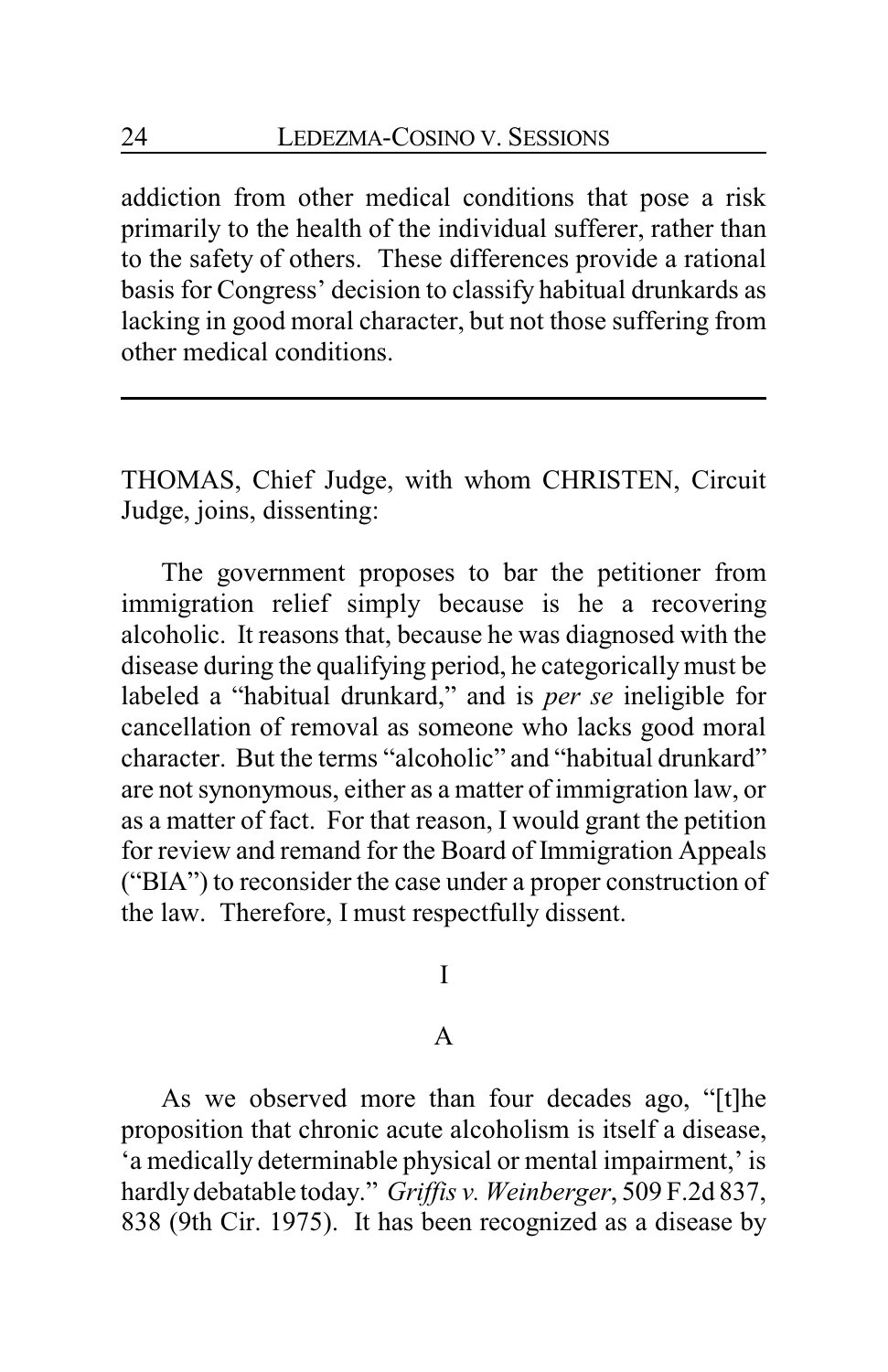the American Medical Association since 1956. American Medical Association, *Manual on Alcoholism for Physicians* (American Medical Association, 1957). Alcoholism is a neurobiological medical condition, and an individual's risk of becoming alcoholic depends on a number of factors beyond volitional choice, including genetics and environmental influences. *See, e.g.*, U.S. Dep't of Health & Human Servs., Office of the Surgeon General, *Facing Addiction in America: the Surgeon General's Report on Alcohol, Drugs, and Health* (2016) [hereinafter *Surgeon General's Report*]; World Health Org., *Neuroscience of Psychoactive Substance Use and Dependence* (2004). Indeed, the Surgeon General has rejected the notion that alcoholism and other addictions are moral failings; instead, they are chronic illnesses "that we must approach with the same skill and compassion with which we approach heart disease, diabetes, and cancer." *Surgeon General's Report* at v, 1-2.

Despite this near-universal medical consensus, the government urges that a diagnosis of the disease of alcoholism must categoricallymean that someone lacks good moral character and is therefore *per se* ineligible for cancellation of removal. This view is not supported by the statute, and certainly not by common sense. Perhaps, as some suggest, the phrase "habitual drunkard" is purely anachronistic. That well may be so, as evidenced by the fact that, aside from this case, there is only one reported BIA decision–from more than a half century ago–discussing it. *Matter of H*, 6 I & N Dec. 614 (1955). But it is still part of the statute and, if the government now intends to invoke it, a more definitive explanation of its meaning is required.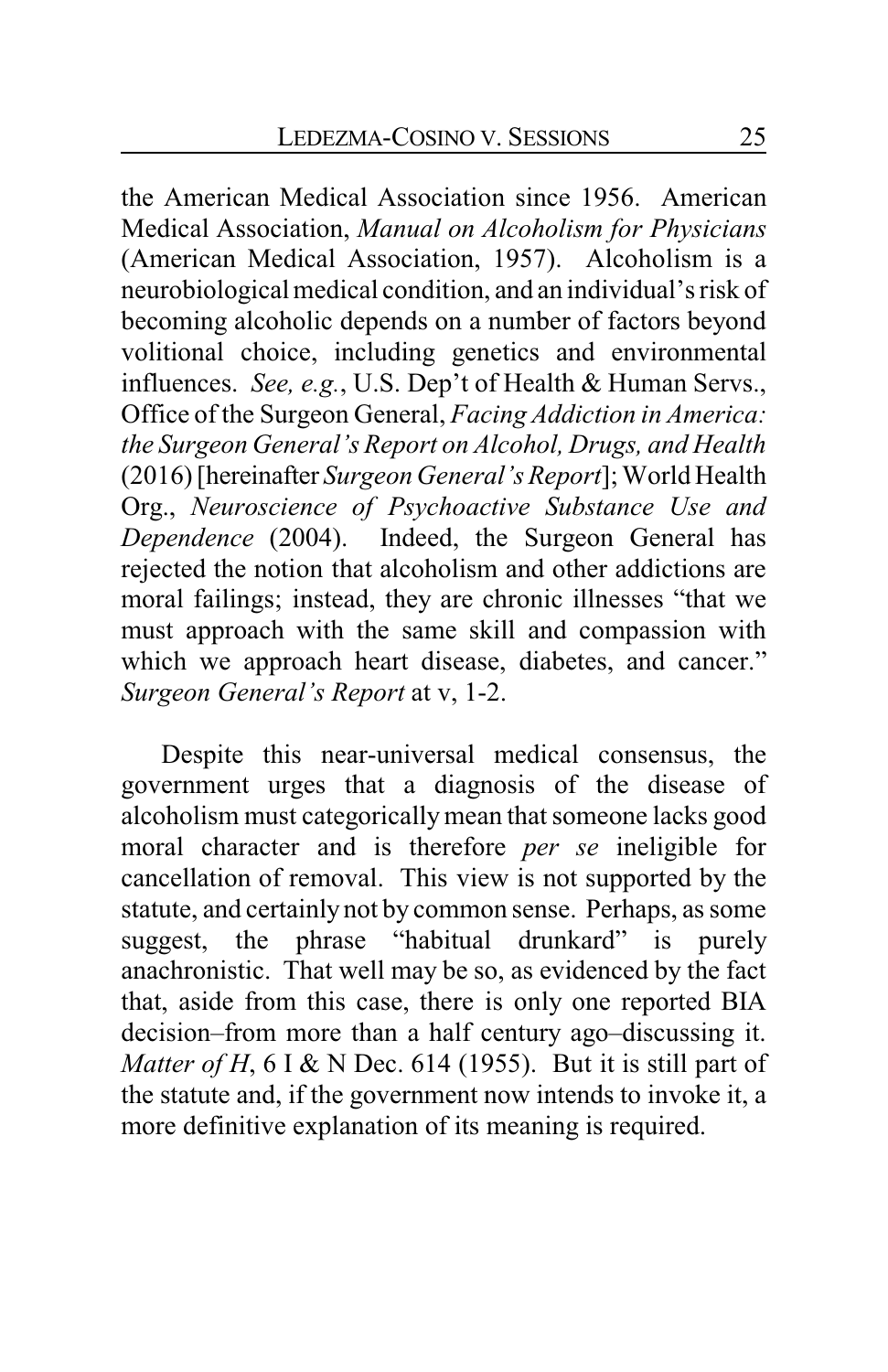#### B

Our analysis must begin with the acknowledgment that this case presents serious constitutional questions as to the vagueness of the statute and whether it violates the Equal Protection Clause. In such circumstances, we are instructed to avoid constitutional issues "where an alternative interpretation of the statute is 'fairly possible.'" *INS v. St. Cyr*., 533 U.S. 289, 299–300 (2001) (citation omitted). Fortunately, we need not confront those constitutional questions, because an examination of the statute confirms that a diagnosis of the disease of alcoholism does not, as a matter of immigration, mean that a petitioner lacks good moral character as a "habitual drunkard."

Employing the familiar tools of statutory construction, and mindful of the need to avoid constitutional questions, we look first at the plain words of the statute, "particularly to the provisions made therein for enforcement and relief." *Middlesex Cnty. Sewerage Auth. v. Nat'l Sea Clammers Ass'n*, 453 U.S. 1, 13 (1981). "[W]hen deciding whether the language is plain, we must read the words 'in their context and with a view to their place in the overall statutory scheme.'" *King v. Burwell*, U.S. , 135 S. Ct. 2480, 2489 (2015) (quoting *FDA v. Brown & Williamson Tobacco Corp.*, 529 U.S. 120, 133 (2000)). In addition, we examine the legislative history, the statutory structure, and "other traditional aids of statutory interpretation" in order to ascertain congressional intent. *Middlesex Cnty.*, 453 U.S. at 13. As part of statutory analysis, "[w]e also look to similar provisions within the statute as a whole and the language of related or similar statutes to aid in interpretation." *United States v. LKAV*, 712 F.3d 436, 440 (9th Cir. 2013).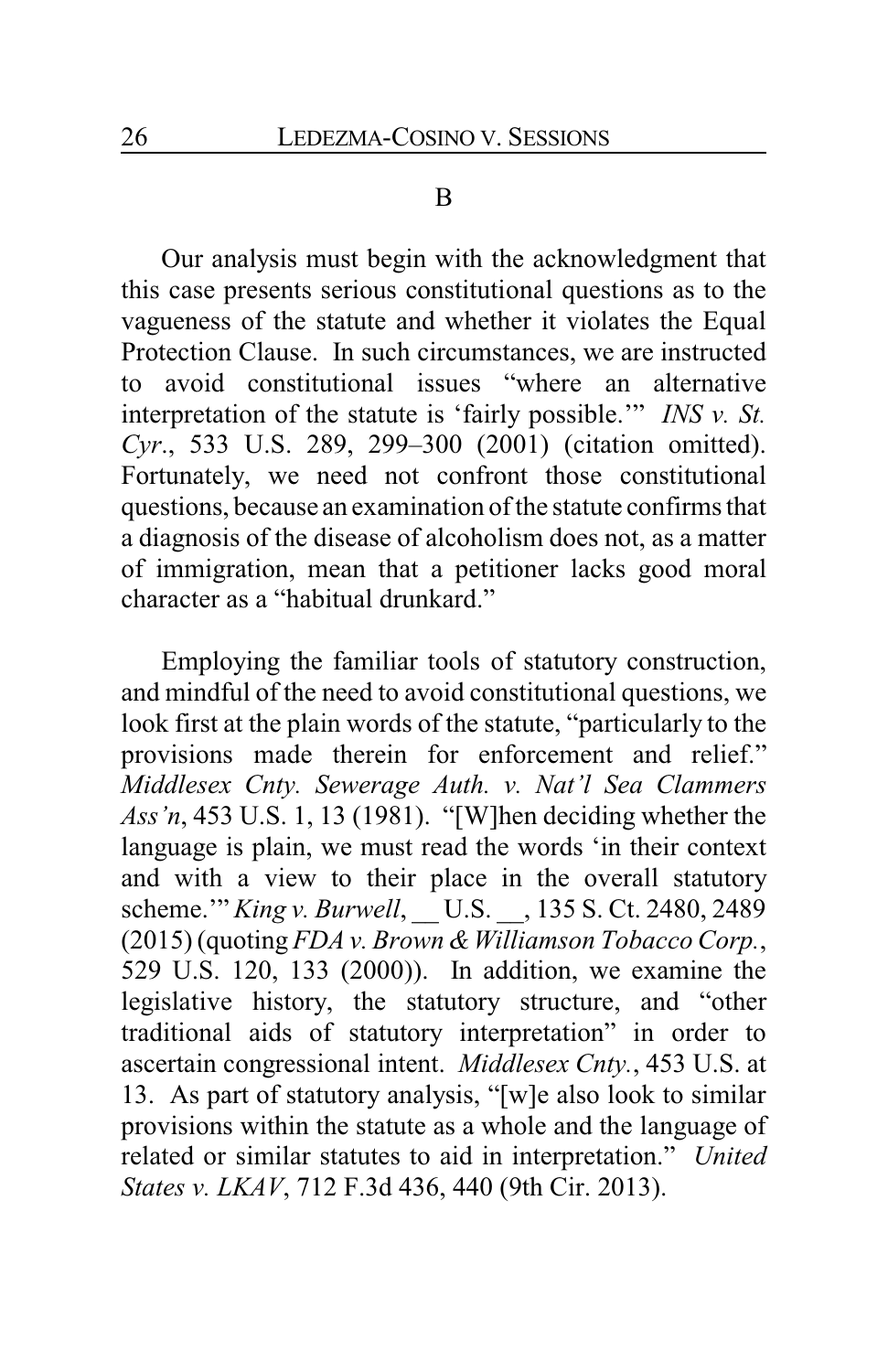The present "good moral character" definition was enacted as part of the Immigration and Naturalization Act of 1952 ("INA"), which defined certain categories of individuals who were, *per se*, lacking in good moral character, including "habitual drunkard[s]," adulterers, gamblers, persons who gave false testimony for the purpose of obtaining immigration benefits, murderers, and those who had been convicted of a crime and confined to a penal institution for an aggregate of at least 180 days. Public L. 82-414 § 101(f), 66 Stat. 163, 172 (1952).

So, did Congress mean to include in the term "habitual drunkard" all individuals who had been diagnosed with alcoholism, or did it intend to distinguish between the two concepts? The text and history of the INA lead to the conclusion that Congressional intent was to create a distinction.

First, Congress well knew how to use the terms "alcoholism" and "alcoholic" in immigration law. In the Immigration Act of 1917, Congress added "persons with chronic alcoholism" to the classes of aliens excluded from admission to the United States. Immigration Act of 1917, Pub. L. No. 64-301, § 3, 39 Stat. 874, 875 (1917) (repealed 1952). With enactment of the INA, Congress repealed many of the provisions of the 1917 Act relating to categories of excludable aliens, but explicitly modified the exclusion provisions to include "[a]liens who are narcotic drug addicts or chronic alcoholics." 66 Stat 163, 172–73 (1952). "[W]hen Congress includes particular language in one section of a statute but omits it in another section of the same Act, it is generally presumed that Congress acts intentionally and purposely in the disparate inclusion or exclusion." *Barnhart v. Sigmon Coal Co.*, 534 U.S. 438, 452 (2002) (internal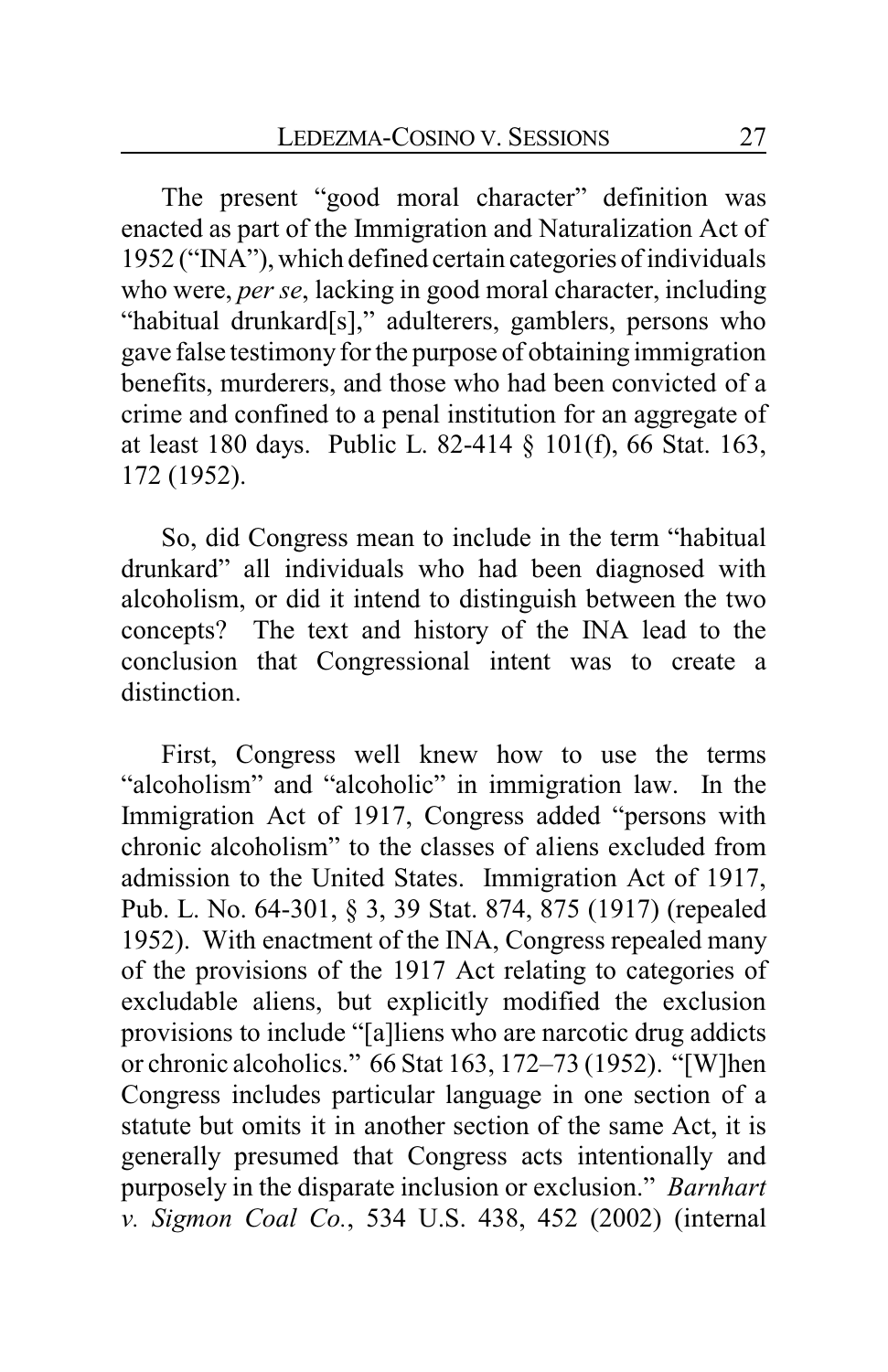quotation marks omitted); *see also Center for Community Action and Environmental Justice v. BNSF R.R. Co.*, 764 F.3d 1019, 1024 (9th Cir. 2014). Therefore, the structure and context of the INA indicate a Congressional intent to distinguish the phrases. In addition, during the period when the INA was enacted, common public understanding was that the concepts were distinct. For example, Webster's New World Dictionary—published four years after the passage of the INA—distinguishes between a drunkard and an alcoholic: a "drunkard" is "a person who often gets drunk; inebriate," whereas an "alcoholic" is "one who has chronic alcoholism." Webster's New World Dictionary 17, 231 (1956). Webster's Collegiate Dictionary, published in 1947, defined "alcoholism" as "a diseased condition caused by excessive use of alcoholic liquors" and a "drunkard" as a "toper or "sot." Webster's Collegiate Dictionary (5th ed. 1947). And, as previously observed, the American Medical Association recognized alcoholism as a disease in 1956.

Second, the statutory context of the phrase "habitual drunkard" is critical. It is contained in the definition of "good moral character," as one of the listed categories of character attributes that preclude relief.  $8 \text{ U.S.C.} \$ § 1101(f)(1). The general concept of "good moral character" as a prerequisite to obtaining immigration benefits dates back to the adoption of the first naturalization statute in 1790, Act of Mar. 26, 1970, ch. 3, § 1, 1 Stat. 103, and grounded in the notion that an applicant should have spent some time as a resident and then "be able to bring testimonials of a proper and decent behavior."**<sup>1</sup>** It deals with one's character, not one's medical afflictions.

**<sup>1</sup>** 1 Annals of Congress 1154 (1790) (Joseph Gales ed., 1834) (statement of Rep. Jackson).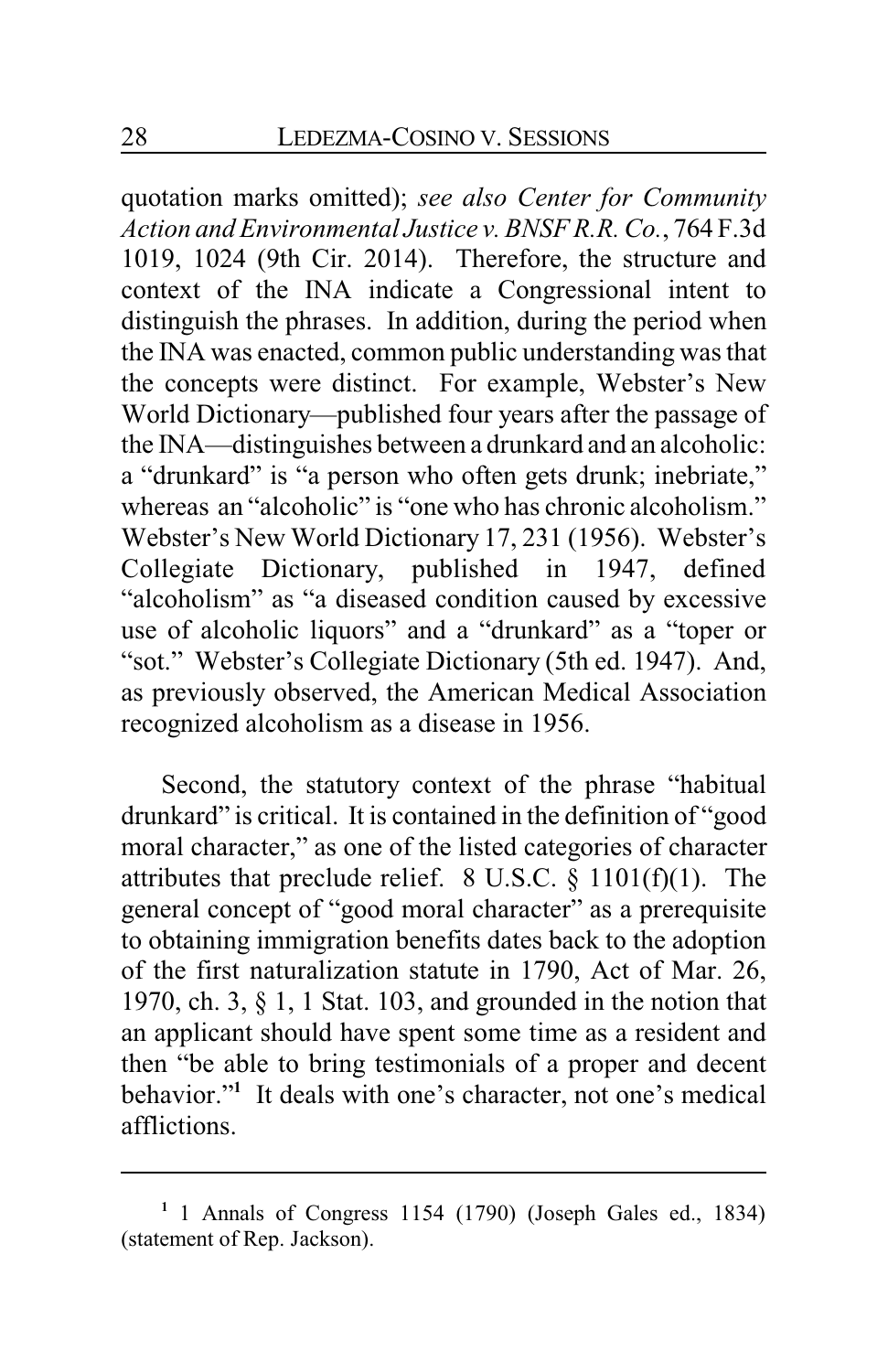According to the present statute's terms, its purpose is to define which individuals necessarily lack good moral character. *See* 8 U.S.C. § 1101(f) ("No person shall be regarded as, or found to be, a person of good moral character who . . . is, or was . . . a habitual drunkard."). Other noncitizens who necessarily lack good moral character—and are therefore categorically barred from receiving discretionaryrelief— under Section 101(f) are (1) individuals engaged in prostitution, the smuggling of illegal immigrants into the country, or polygamy; (2) individuals "whose income is derived principally from illegal gambling activities" orwho have "been convicted of two or more gambling offenses"; (3) individuals who have "been convicted of an aggravated felony"; or (4) individuals engaged in conduct relating to "assistance in Nazi persecution, participation in genocide, or commission of acts of torture or extrajudicial killings." 8 U.S.C. § 1101(f).

Every other category in Section 101(f) describes conduct that results in public harm or harm to others. Under the doctrine of *noscitur a sociis*, according to which "a word is known by the company it keeps," *S.D. Warren Co. v. Maine Bd. of Env'l Protection*, 547 U.S. 370, 378 (2006), "habitual drunkard" should apply only to individuals who engage in certain types of harmful conduct. Therefore, an individual's status as suffering from the disease of alcoholism cannot be sufficient to trigger the "habitual drunkard" provision; being an alcoholic does not necessarily result in public harm or harm to others.

Third, not only does the context of "good moral character" suggest analysis of conduct, rather than a disease, but the statutory provisions as to the avenue of relief afforded strengthens that conclusion. The phrase "good moral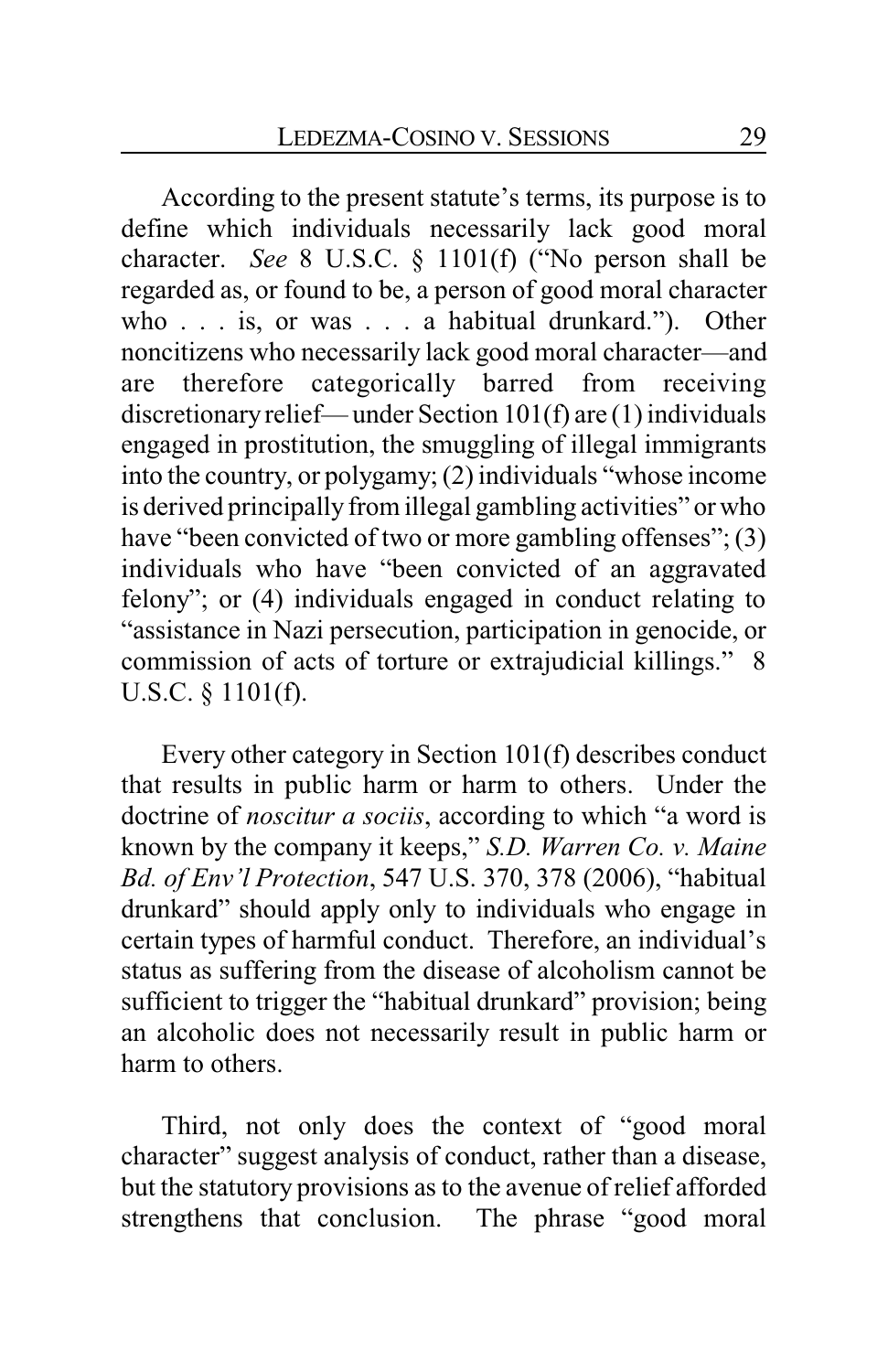character" is employed in various immigration contexts including naturalization, *see* 8 U.S.C. § 1427(a)(3), becoming a lawful permanent resident, *see* 8 U.S.C. § 1255b, adjustment of status, *see* 8 U.S.C. § 1154, grant of voluntary departure, *see* 8 U.S.C. § 1229c, and cancellation of removal, 8 U.S.C. § 1229b.

For our contextual purposes, the relevant provision is cancellation of removal and its predecessor statute, suspension of deportation. Relief via suspension of deportation was established by the INA. One of the eligibility requirements for suspension of deportation was that the applicant be someone whose deportation would result in "exceptional and extremely unusual hardship" to the alien or an immediate family member who was a citizen or lawful permanent resident. 8 U.S.C. § 1254(a)(1) (repealed).**<sup>2</sup>** Among the critical factors in determining the requisite hardship was "health, especially tied to inadequate medical care in the home country." *Urban v. INS*, 123 F.3d 644, 648 (7th Cir. 1997); *see also In re Anderson*, 16 I. & N. Dec. 596, 597–98 (1978) (noting among the the relevant factors to be "condition of health" and "severe illness"); *In re Louie*, 10 I. & N. Dec. 223, 225 (1963) (granting suspension of deportation based on medical condition of father). In 1962, Congress replaced the "exceptional and extremely unusual hardship" standard with "extreme hardship."

<sup>&</sup>lt;sup>2</sup> The other two requirements were that the applicant had been physically present in the United States for a continuous period of not less than seven years immediately preceding the application date, and was a person of good moral character during that period. 8 U.S.C. § 1254(a)(1) (repealed).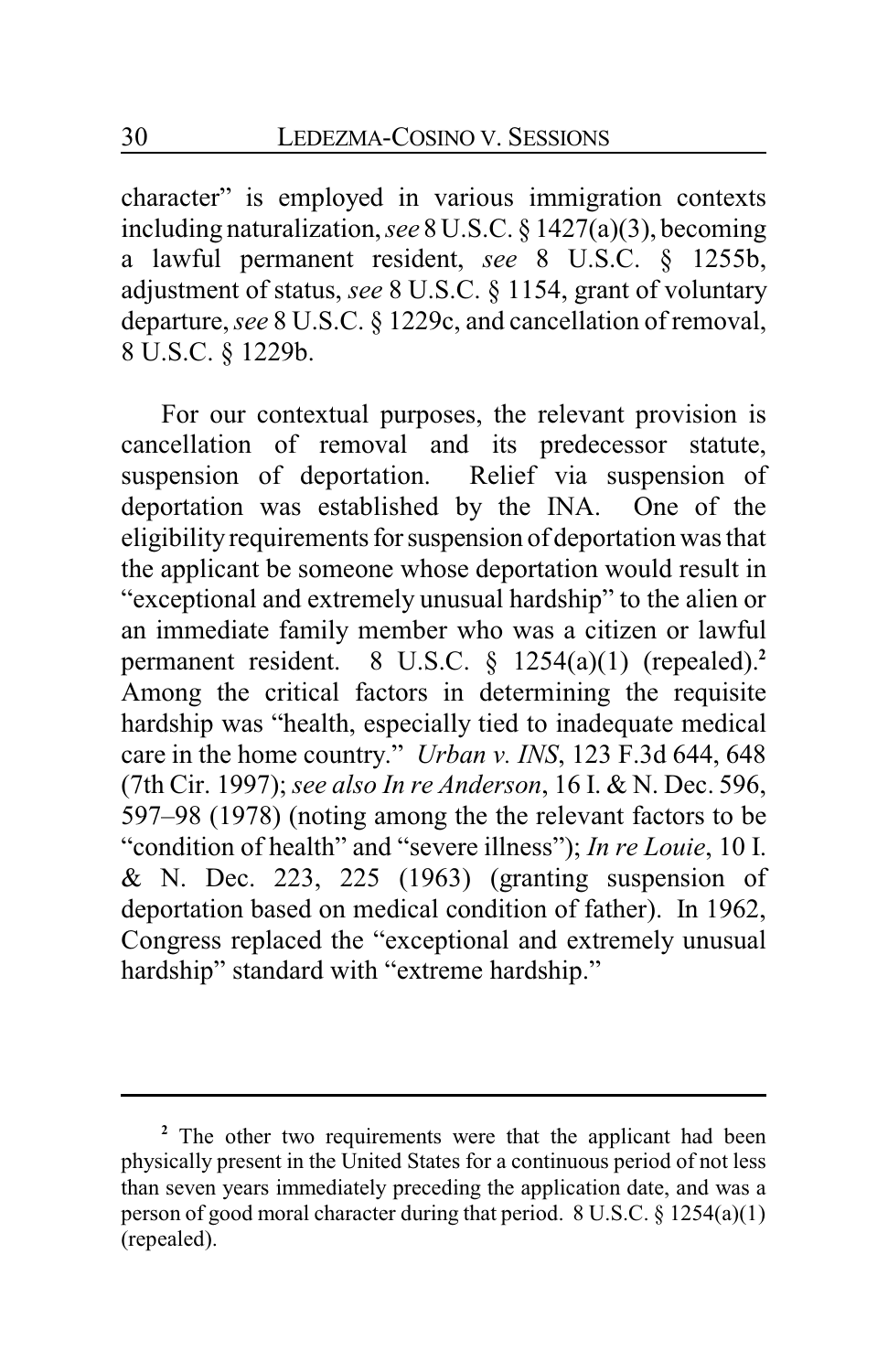In 1997, Congress eliminated the remedy of suspension of deportation, and replaced it with "cancellation ofremoval," which is the operative statute in this case. 8 U.S.C. § 1229b. Eligibility for relief was still predicated on hardship, with a stricter standard returning to the original language of "exceptional and extremely unusual hardship," and limiting the hardship determination to qualifying relatives. *Id.* Medical condition continued to be an important factor in determining eligibility for relief. *See, e.g.*, *Fernandez v. Gonzales*, 439 F.3d 592, 601–02 (9th Cir. 2006) (noting it would be error for the BIA to refuse to hear evidence of a life-threatening medical condition in the context of cancellation of removal); *see also In re Gonzalez Recinas*, 23 I. & N. Dec. 467, 470 (2002) (noting that the new hardship standard "is not so restrictive that only a handful of applicants, such as those who have a qualifying relative with a serious medical condition, will qualify for relief."). In short, medical condition and health have always been important considerations in determining hardship, either through suspension of deportation or cancellation of removal. Thus, it would be inconsistent with the statute, when considered in context, to construe it to mean that the *disease* of alcoholism, by itself, would *per se* disqualify a petitioner from relief when the establishment of a serious medical condition can be a qualifying factor.

Fourth, in a different section of the INA, Section  $212(a)(1)(A)(iii)$ , Congress demonstrated a more nuanced understanding of alcohol dependence. There, it established that a noncitizen is inadmissible if he or she "is determined (in accordance with regulations prescribed by the Secretary of Health and Human Services in consultation with the Attorney General) to have a physical or mental disorder and behavior associated with the disorder that may pose, or has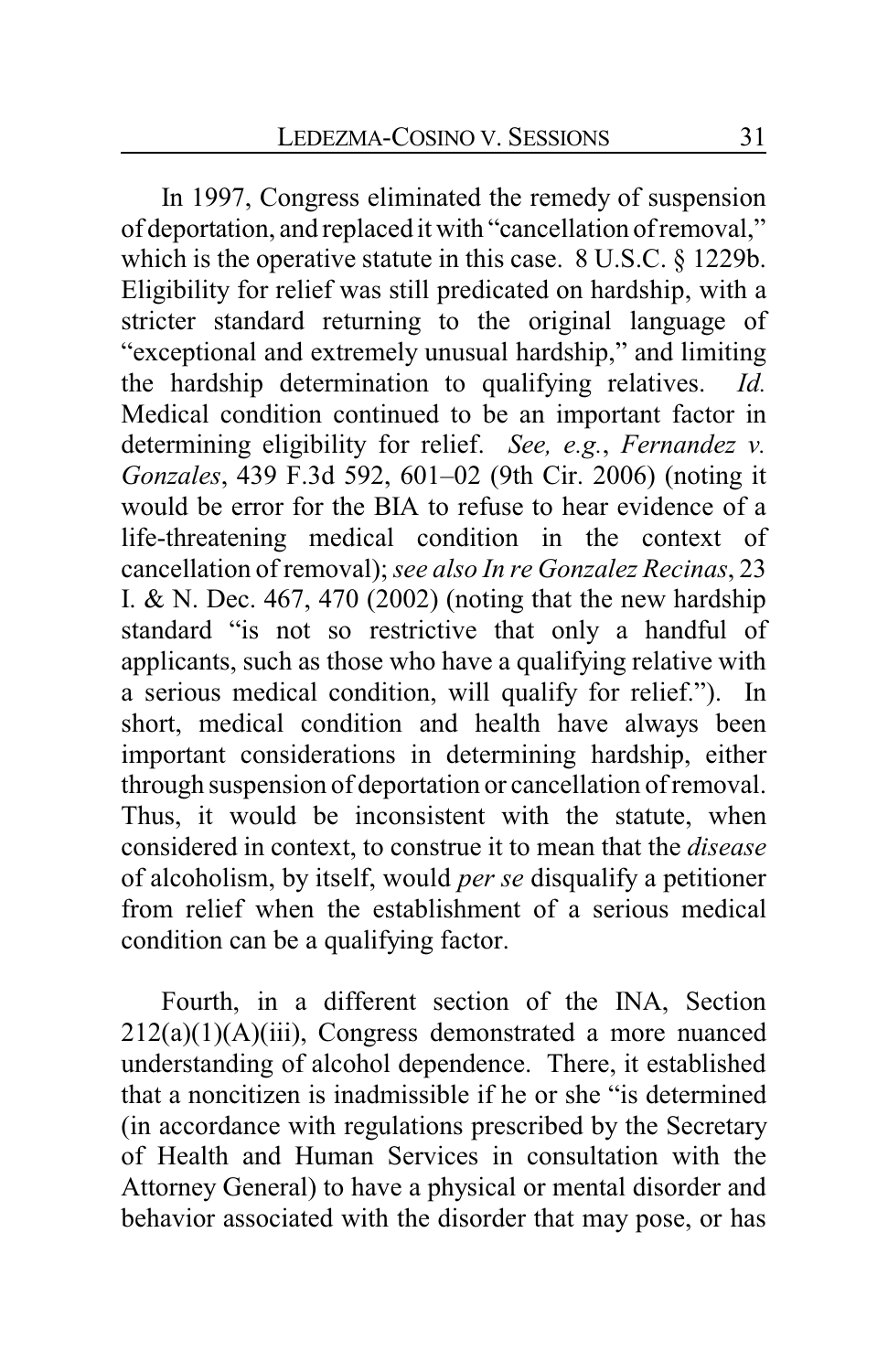posed, a threat to the property, safety, or welfare of the alien or others." *See* 8 U.S.C. § 1182(a)(1)(A)(iii)(I); *see also* 8 U.S.C.  $\S 1182(a)(1)(A)(iii)(II)$ . An implementing regulation treats alcoholics as having a "physical or mental disorder" for the purpose of inadmissibility under this statute. *See* 42 C.F.R. 34.2(n); Am. Psychiatric Ass'n, *supra*; Center for Disease Control & Prevention, *Technical Instructions for Physical or Mental Disorders with Associated Harmful Behaviors and Substance-Related Disorders for Civil Surgeons* (2013), *available at* http://tinyurl.com/jqaggoo. It is important to emphasize, however, that this statute only refuses admissibility to alcoholics whose alcohol-related *behavior* "pose[s] . . . a threat to the property, safety, or welfare of the alien or others." 8 U.S.C. § 1182(a)(1)(A)(iii)(I). It does not exclude alcoholics based on an outdated stigma that they are categorically immoral.

Finally, as we have noted, the assessment of good moral character in the immigration context requests the agency to "weigh and balance the favorable and unfavorable facts or factors, reasonably bearing on character, that are presented in evidence." *Torres-Guzman v. INS*, 804 F.2d 531, 534 (9th Cir. 1986). Although this general concept does not construe the "habitual drunkard" provision, it reinforces the idea of the general purpose of the statute, and the need for a case-by-case determination. Consistent with this approach, courts have declined to find a lack of good moral character based on isolated alcohol-related conduct. For example, several district courts have held that a single conviction for driving under the influence ("DUI")—and sometimes more than one—cannot render someone a person of bad moral character under Section 101(f). *See, e.g.*, *Rangel v. Barrows*, No. 4:07 cv-279, 2008 WL 4441974, at \*4 (E.D. Tex. Sept. 25, 2008) ("[T]he applicable law is unanimous in support of the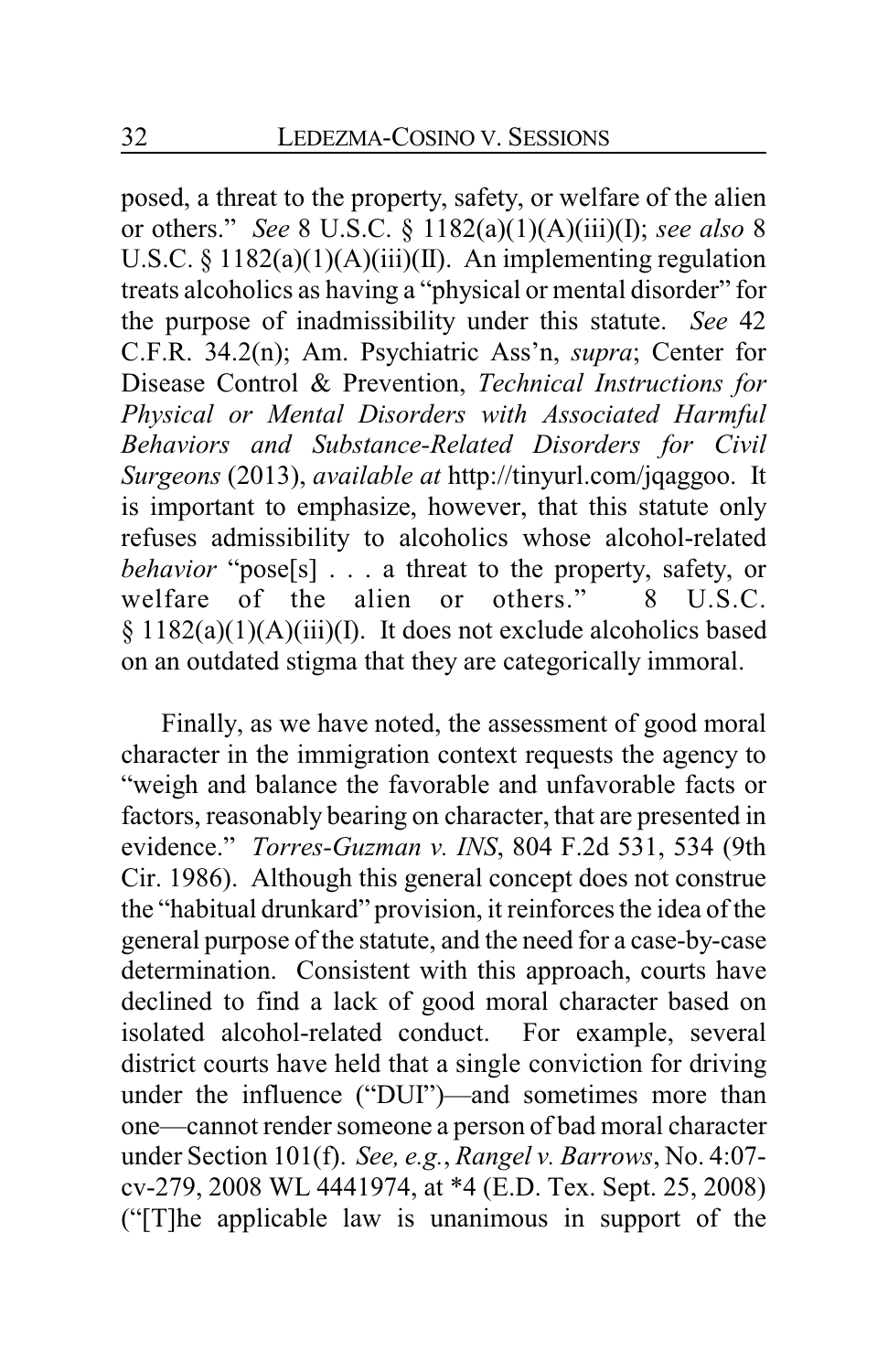proposition that, in the absence of aggravating factors, a single [DUI] conviction is insufficient to deny an application for naturalization on the basis that the applicant lacks good moral character."); *Ragoonanan v. U.S. Citizenship & Immigration Servs.*, No. 07-3461 PAM/JSM, 2007 WL 4465208, at \*5 (D. Minn. Dec. 18, 2007) (holding that "a single [DUI] conviction resulting in probation" is insufficient to establish bad moral character); *Yaqub v. Gonzales*, No. 1:05-cv-170, 2006 WL 1582440, at \*4 (S.D. Ohio June 6, 2006) (concluding that "two DUI arrests" are insufficient to find petitioner lacks good moral character); *Le v. Elwood*, No. Civ.A. 02-CV-3368, 2003 WL 21250632, at \*3 (E.D. Pa. 2003) (concluding that two DUI convictions, did not, standing alone, "amount to a finding of 'habitual drunkard'").

In addition, the statutory construct of "good moral character" has also embraced the concept of redemption. *See, e.g.*, *Santamaria-Ames v. INS*, 104 F.3d 1127, 1132 (9th Cir. 1996) ("Whether the petitioner can establish that he has reformed and rehabilitated from this prior conduct is germane to the determination of whether he has established good moral character . . . ."); *Yuen Jung v. Barber*, 184 F.2d 491 (9th Cir. 1950) (noting that if a prior bad act precluded one from establishing good moral character, "would require a holding that Congress had enacted a legislative doctrine of predestination and eternal damnation.") Here, however, the government's proposed holding would mean that all sober, recovering alcoholics who were diagnosed during the seven year qualifying period would necessarily be considered "habitual drunkards" and categorically ineligible for relief. The construction more consistent with the statute would be to allow the agency to consider and balance the equities of each individual circumstance on a case by case basis.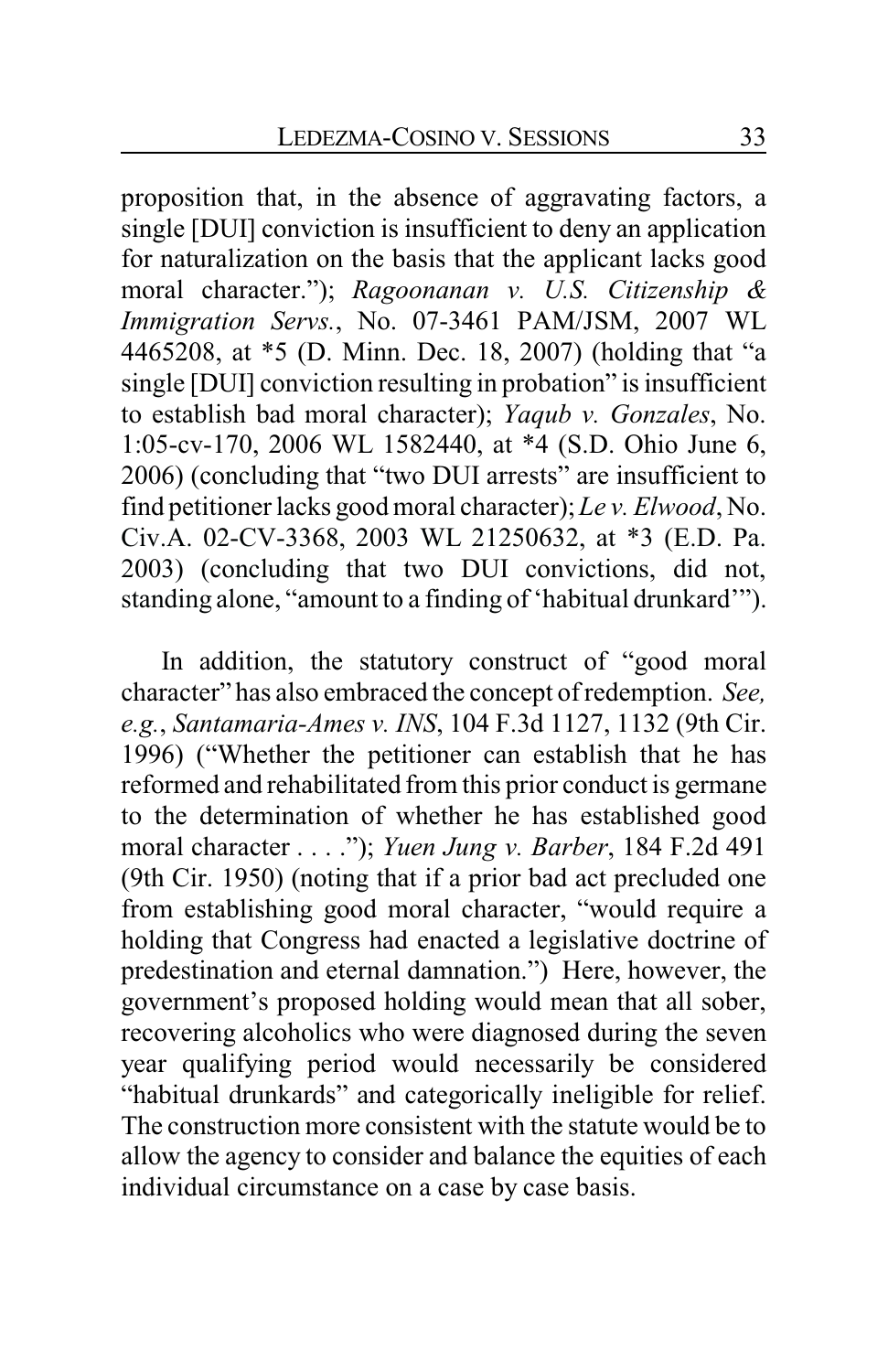In short, when we consider the plain language of the statute, its structure, and its legislative history, we must conclude that the phrase "habitual drunkard" is not synonymous with "alcoholic." Thus, a diagnosis of the disease of alcoholism is insufficient to trigger the "habitual drunkard" provision, and render a petitioner categorically ineligible for discretionary cancellation of removal relief.

Instead, the phrase "habitual drunkard" is best understood in the context of its statutory setting of "good moral character," which has commonly been understood to reflect, as Judge Learned Hand put it, the "common conscience" of the community. *Johnson v. United States*, 186 F.2d 588, 590 (2d Cir. 1951). To that end, courts have generally focused on whether the challenged conduct is harmful to the public, or whether it is purely private. *See Nemetz v. INS*, 647 F.2d 432, 436 (4th Cir. 1981) (noting that the appropriate analysis "is whether the act is harmful to the public or is offensive merely to a personal morality."); *In re Labady*, 326 F. Supp. 924, 927 (S.D.N.Y. 1971) ("The most important factor to be considered is whether the challenged conduct is public or private in nature.").

Thus, in context, the best construction of "habitual drunkard" within the "good moral character" definition is one who habitually abuses alcohol and whose alcohol abuse causes harm to other persons or the community. This interpretation is consistent with the statutory language, structure, and context, and avoids any constitutional infirmity.

To be sure, an alcoholic may also fit the definition of "habitual drunkard" by conduct that causes harm to others or the public. But to say that status of being diagnosed an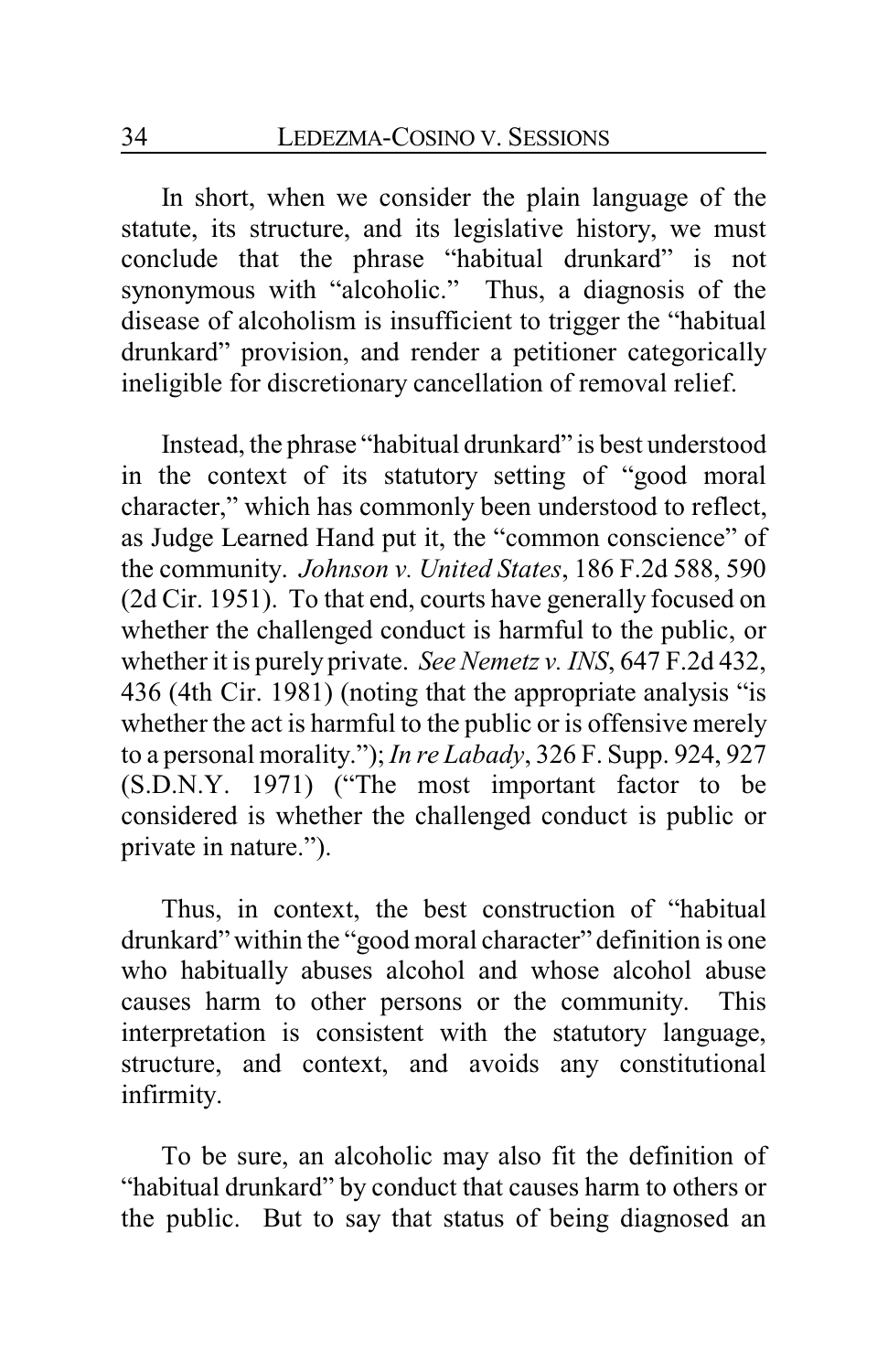alcoholic always means that one is a "habitual drunkard," is not consistent with the statute.

#### II

A proper construction of the phrase "habitual drunkard" is critical to the outcome of this petition. Mr. Ledezma-Cosino has been in the United States for twenty years. He works in construction, specializing in cement masonry and concrete finishing. He and his wife have eight children, five of whom are United States citizens. At his first immigration hearing, he admitted removability, but applied for cancellation of removal and voluntary departure under 8 U.S.C. § 1229b–c. In support of his application for cancellation of removal, he contended that his removal would result in exceptional and extremely unusual hardship to his children because of economic disadvantage, the difficulties of adjusting to life in Mexico, and his youngest daughter's asthma. At the first hearing, the immigration judge ("IJ") found, on the merits, that Ledezma-Cosino had not established the statutory hardship requirement. The IJ denied cancellation of removal, but granted voluntary departure.

Ledezma-Cosino appealed to the BIA. The BIA remanded the case because the trial transcript was defective because there was no record of the last witness, Ledezma-Cosino's daughter, Yadira Ledezma. The BIA instructed the IJ to complete the record.

At the first post-remand hearing, the government attested to the IJ that there had been no negative developments as to Ledezma-Cosino between the hearings. At the scheduled second hearing, counsel requested a continuance because Ledezma-Cosino had been hospitalized with a liver ailment.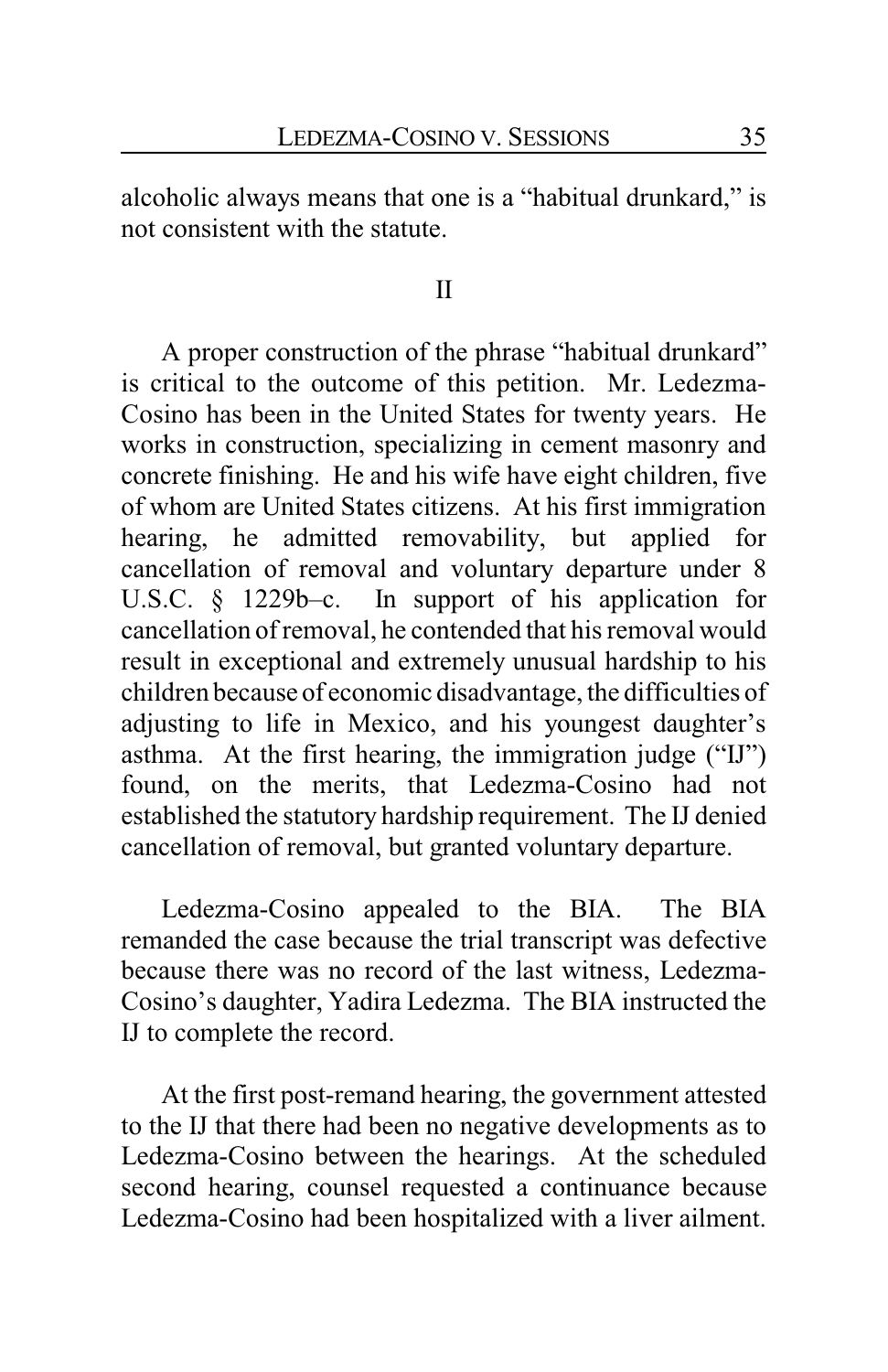At a subsequent scheduling hearing, counsel presented medical records to show that his client had been hospitalized.

At the hearing on the merits, the judge placed the medical records into the record himself. Yadira Ledezma testified, as well as Ledezma-Cosino. The judge questioned both about Ledezma-Cosino's drinking because it had been reflected in the medical records. Ledezma-Cosino testified that he had been sober since the hospitalization. At the conclusion of the testimony, the government argued that he had not satisfied the hardship requirement and questioned whether he had been truthful on his application. The government did not argue that he was categorically ineligible for relief because he was a "habitual drunkard."

The IJ then, sua sponte, declared Ledezma-Cosino ineligible for relief because he was a "habitual drunkard," and also denied voluntary departure for that reason. The BIA dismissed his appeal on the sole basis that he is a "habitual drunkard" and therefore failed to "me[e]t the requisite period of good moral character" required for discretionary relief. In reaching this conclusion, the BIA considered only that Ledezma-Cosino (1) was hospitalized for a serious liver condition in 2010 and drank alcohol excessively for a year leading up to his hospital visit, (2) had a decade-long alcohol dependency, (3) was an alcoholic according to his daughter's testimony, and (4) was convicted of a DUI in 2008.

Aside from the DUI conviction, there was no evidence in the record of any harm to the public or others. Indeed, the only evidence was that he was an excellent worker. Thus, if the evidence pertaining to his diagnosis of alcoholism is set aside, there was not sufficient evidence to sustain the